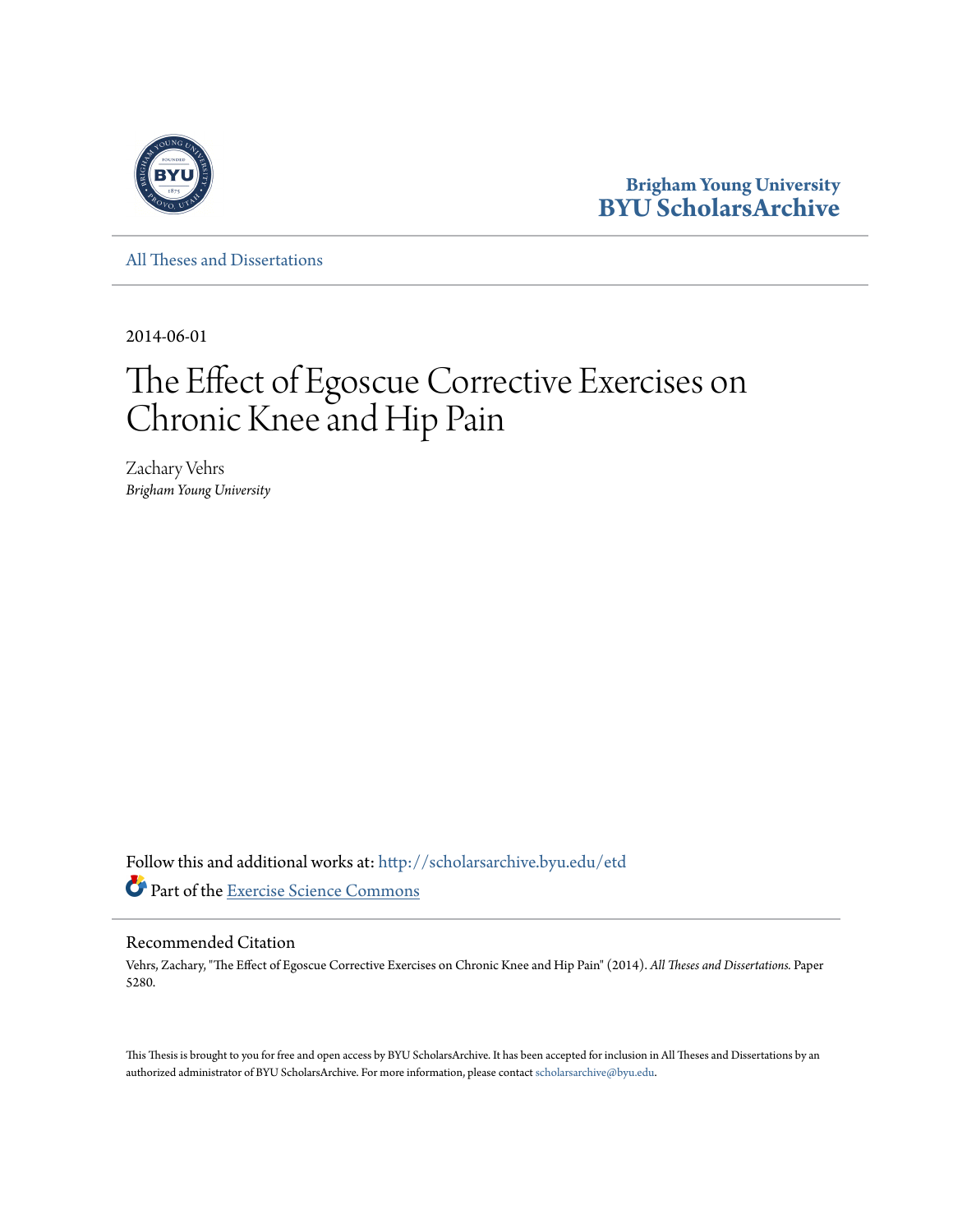<span id="page-1-0"></span>The Effect of Egoscue Corrective Exercises on Chronic Knee and Hip Pain

Zachary Vehrs

A thesis submitted to the faculty of Brigham Young University in partial fulfillment of the requirements for the degree of

Master of Science

Ronald L. Hager, Chair James D. George J. William Myrer Pat R. Vehrs

Department of Exercise Science

Brigham Young University

June 2014

Copyright © 2014 Zachary Vehrs

All Rights Reserved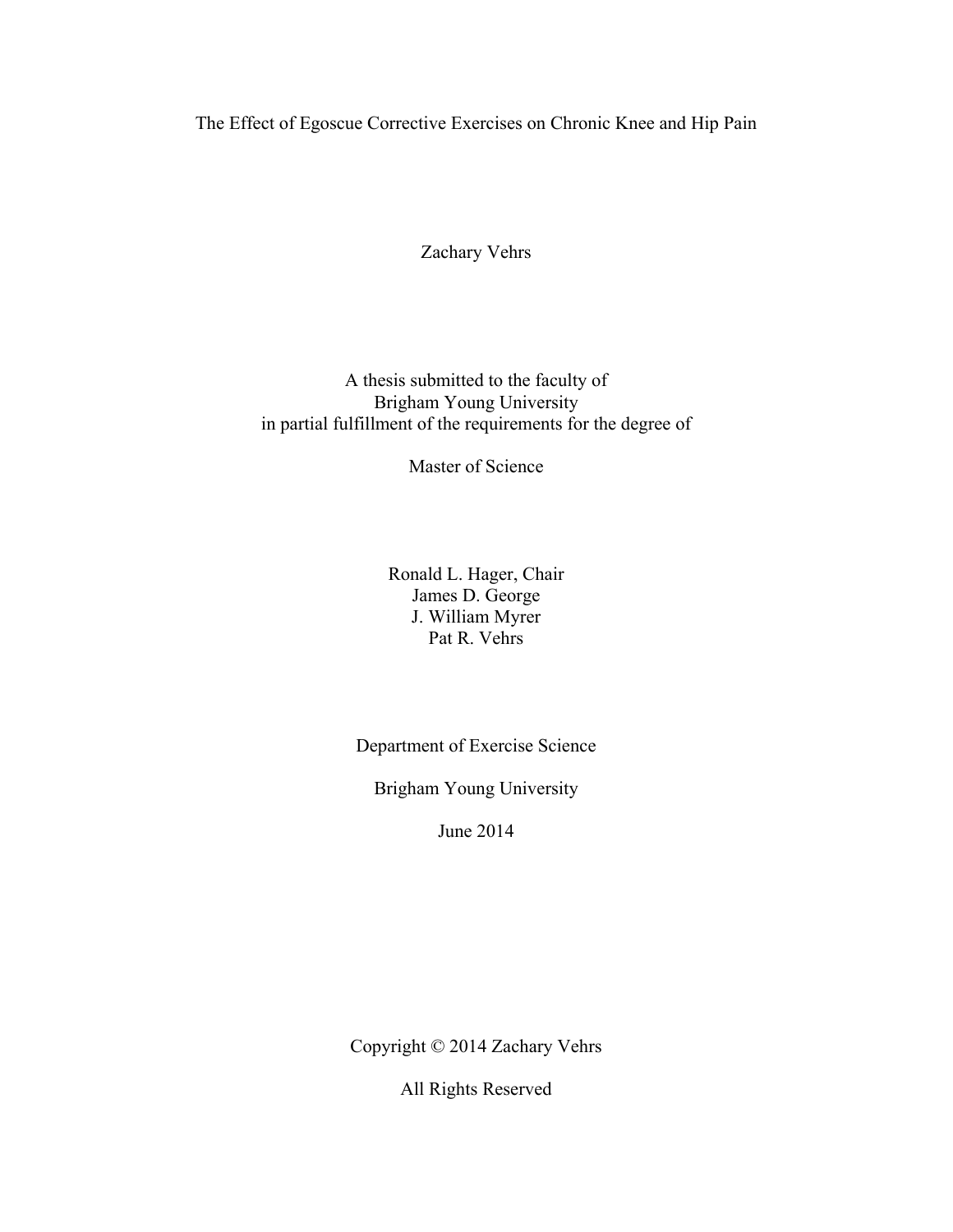## ABSTRACT

<span id="page-2-0"></span>The Effect of Egoscue Corrective Exercises on Chronic Knee and Hip Pain

Zachary Vehrs Department of Exercise Sciences, BYU Master of Science

INTRODUCTION: While strengthening and aerobic exercise have been shown to decrease chronic knee and hip pain, little is known about the effectiveness of Egoscue corrective exercises, which are intended to reduce musculoskeletal pain by bringing the body into postural alignment. PURPOSE: An experimental study to determine the acute effect following one treatment and the short-term effect after a 2 week program of Egoscue corrective exercises on knee pain, hip pain, and whole-body postural alignment. METHODS: Forty participants with chronic knee and/or hip pain (defined as pain on most days of the week for at least the previous 12 weeks) were randomly assigned and equally divided between an exercise group  $(n = 20)$  and a control group  $(n = 20)$ . The exercise group completed a corrective exercise routine, as per the Egoscue Method, at least 5 d/wk for two weeks. The control group simply maintained their current lifestyle for the 2-week duration of the study. All participants kept a daily log of their average pain levels at rest and during movement using a Visual Analog Scale (VAS). Standing posture was assessed using PostureScreen Mobile® and pain and function were recorded using the Western Ontario and McMaster Universities Arthritis Index (WOMAC) at baseline and at the end of week 1 and 2. RESULTS: The exercise group experienced a significant decrease in pain during everyday movement as reported in daily VAS logs ( $p = 0.019$ ). After controlling for age, BMI, past surgeries, arthritis status, and location of pain, there was a significant group x time interaction in WOMAC scores ( $p = 0.015$ ). At week 2, WOMAC scores were significantly lower in the exercise group ( $p = 0.001$ ) but not the control group ( $p > 0.05$ ). Pain was not significantly different after one treatment. No significant changes in posture were observed in this study. CONCLUSION: Two weeks of corrective exercises significantly decreased knee and hip pain and improved function. Although an observable change in posture was not detected, further research is warranted to investigate the effects of Egoscue corrective exercises on posture over longer periods of time.

Keywords: therapeutic exercise, musculoskeletal pain, posture, function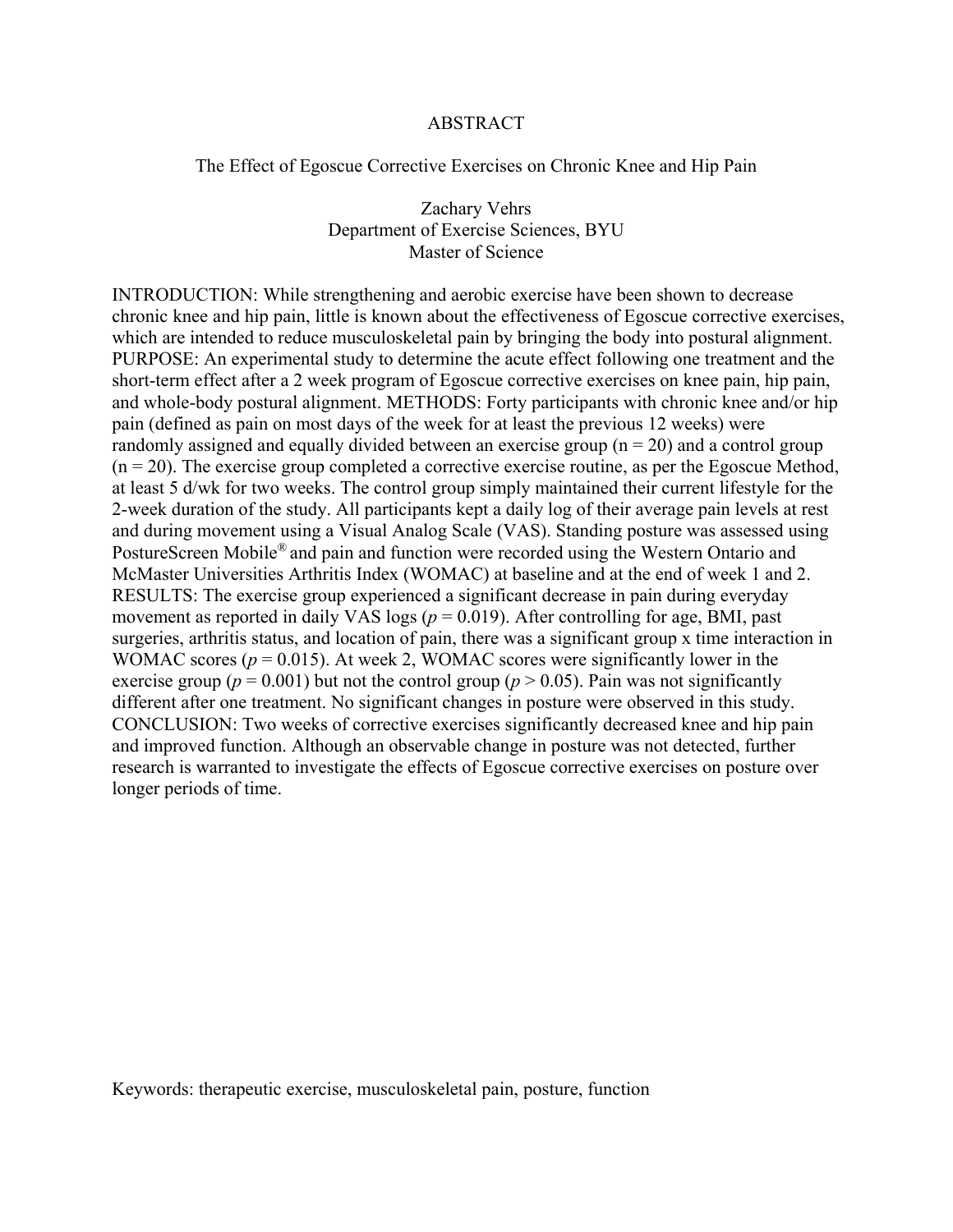## ACKNOWLEDGEMENTS

<span id="page-3-0"></span>I am grateful for the efforts of my advisor, Dr. Ron Hager, in leading me through the research process. His consistent support and encouragement made my thesis possible. My father, Dr. Pat Vehrs, was instrumental in all stages of the research as well. He was always there to give me guidance and support when I needed it. He has always been my example of hard work and dedication, of which I am extremely grateful. I would also like to thank the other members of my committee, Dr. James D. George and Dr. J. William Myrer for their valuable ideas and input along the way. My undergrad research assistants, Misae Nomiyama and Jeremy Rice, deserve a heartfelt thank you for the many hours they devoted to helping me with data collection. I also appreciate Dr. Dennis Eggett for helping me with the statistical analysis of my data. I also thank the Exercise Sciences Department for funding my research project as well as providing me with the many learning experiences I have enjoyed over the past couple years. Lastly, I would like to thank my wonderful wife, Suzzie, for her love and support throughout my college education. I could not have excelled in this experience without her consistent kindness, understanding, and advice.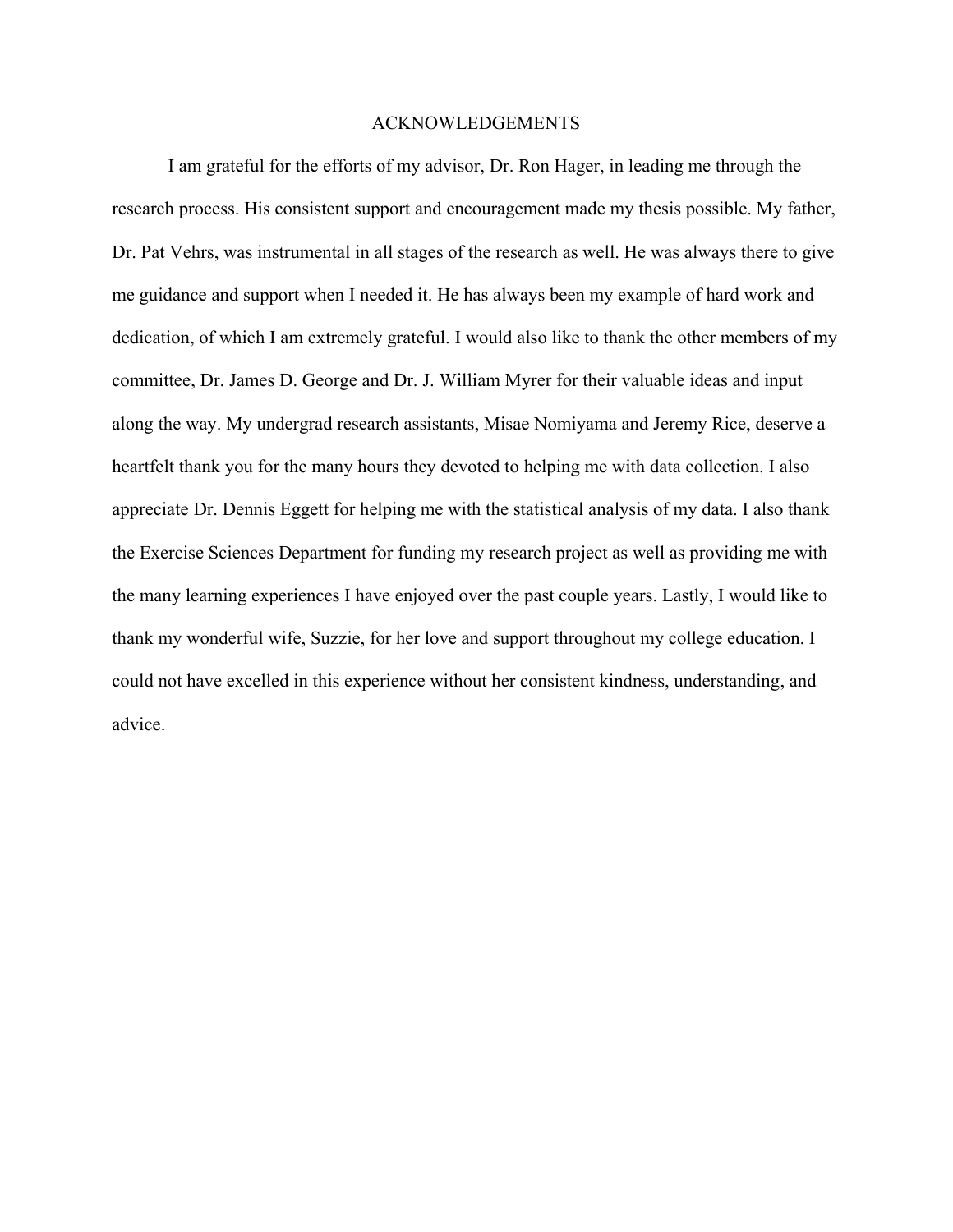<span id="page-4-0"></span>

| 20 |
|----|

# TABLE OF CONTENTS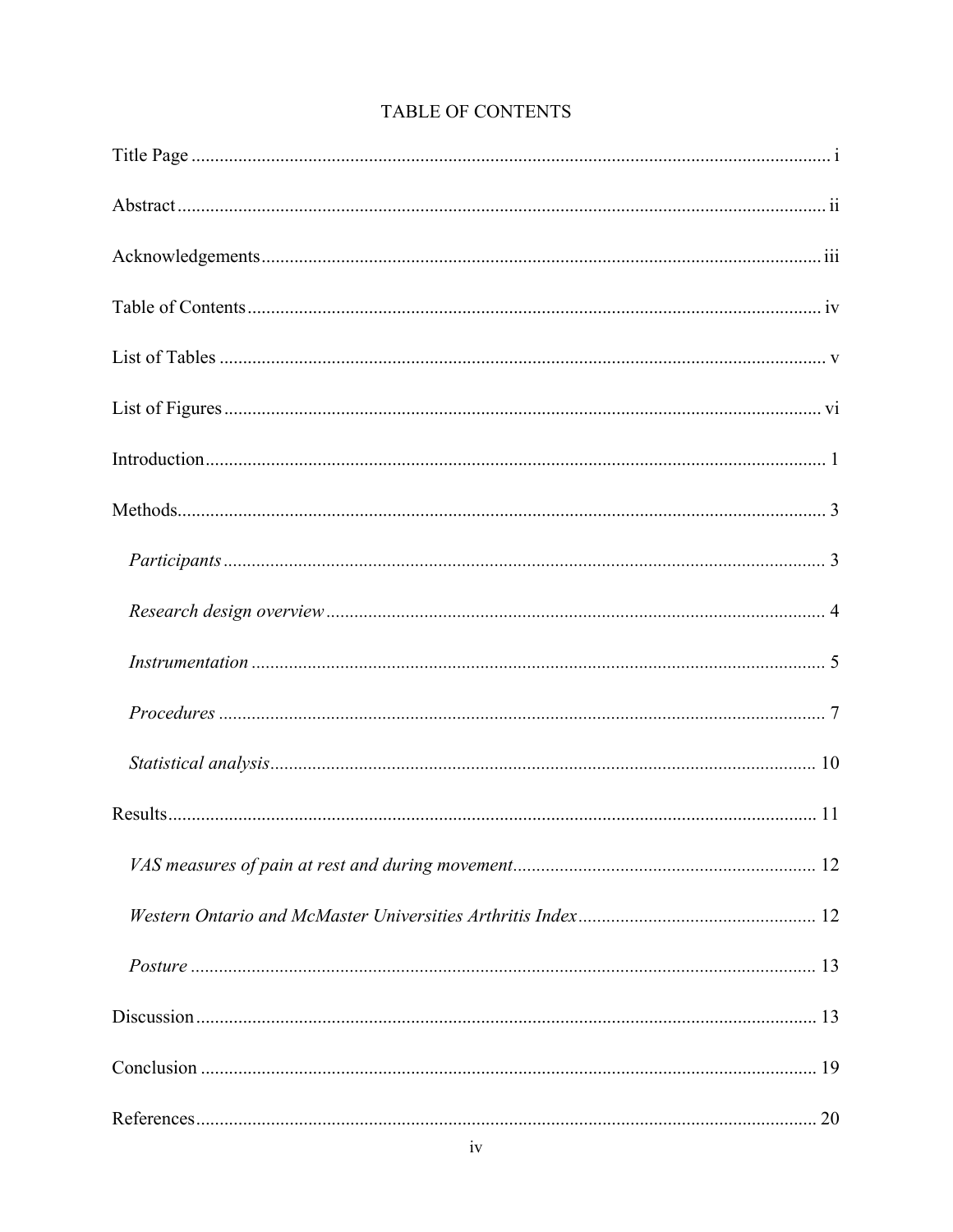## LIST OF TABLES

<span id="page-5-0"></span>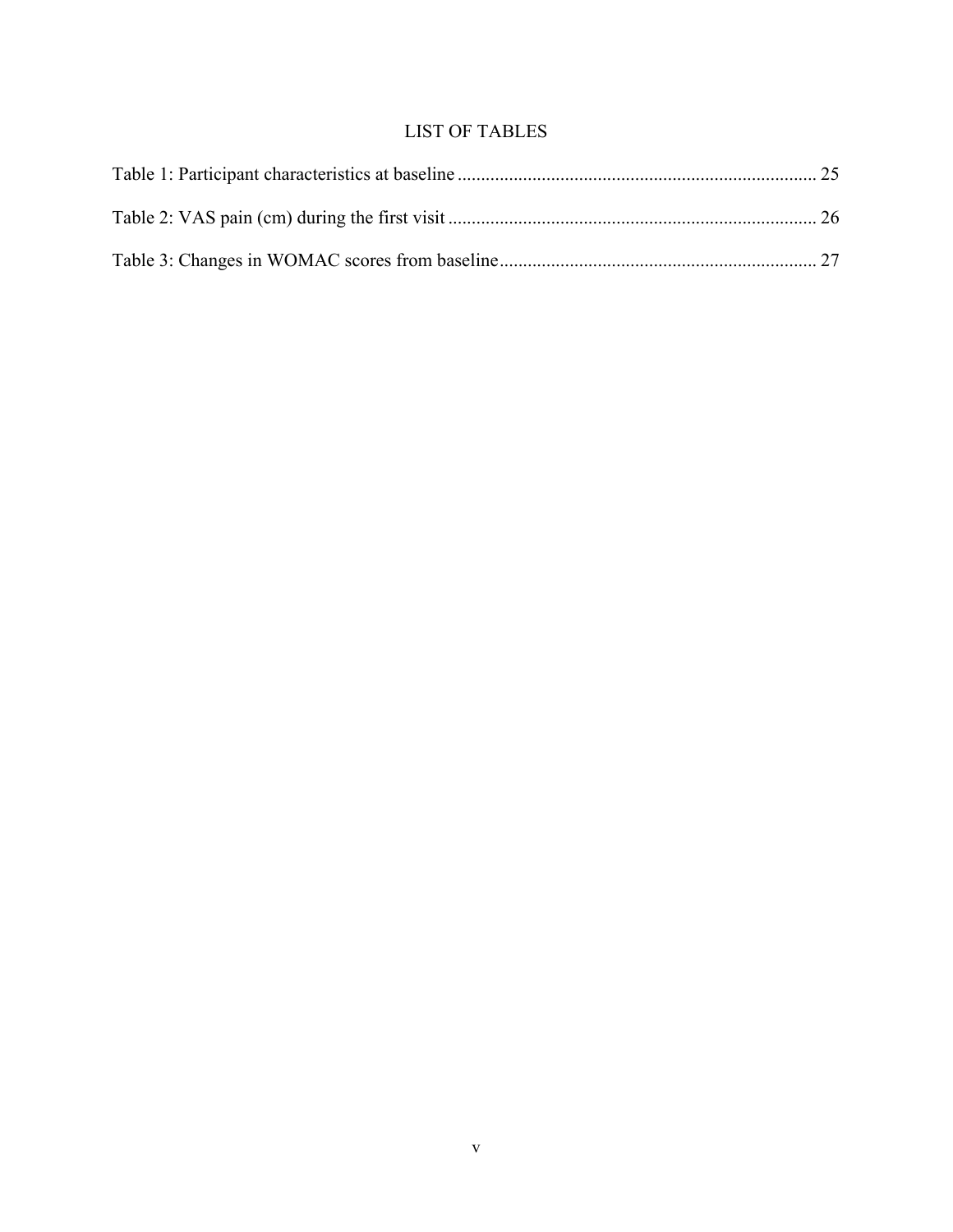# LIST OF FIGURES

<span id="page-6-0"></span>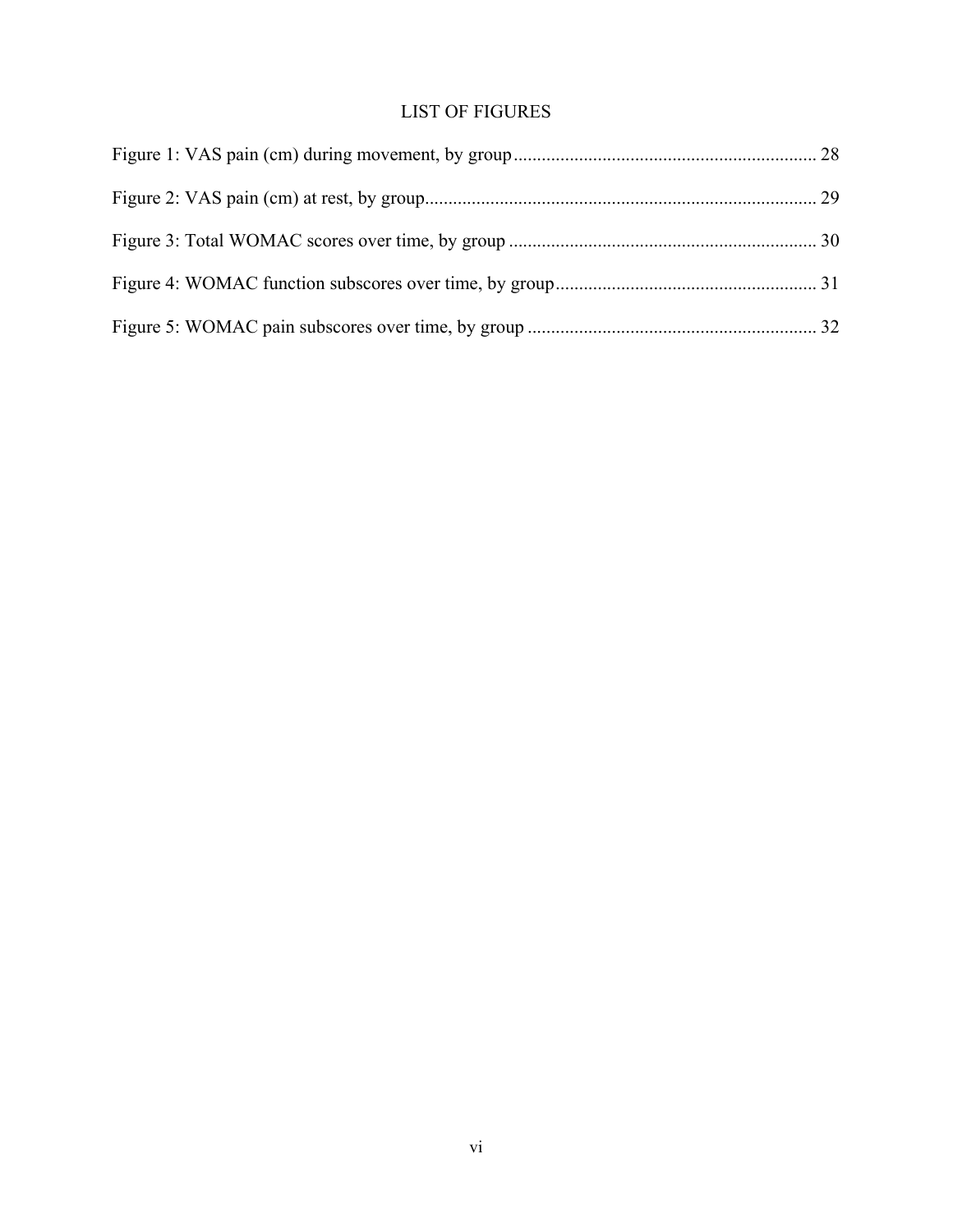## <span id="page-7-0"></span>**Introduction**

Chronic musculoskeletal pain is a major cause of reduced quality of life,  $1,2$  $1,2$  which can leadto distress, dependency, disability, anxiety, and depression.<sup>3</sup> It is estimated that each year 25% of people over 55 y have a persistent episode of knee pain.<sup>[4](#page-26-4)</sup> Chronic hip and knee pain is a primary symptom of osteoarthritis. Approximately 9.5% of men and 11.2% of women have hip osteoarthritis,<sup>[5](#page-26-5)</sup> while about 9.3% of the U.S. population is diagnosed with symptomatic knee osteoarthritis by age [6](#page-26-6)0.<sup>6</sup>

It has been suggested that posture plays a major role in the development of chronic pain.<sup>[7](#page-26-7)</sup> The misalignment of body segments as a result of improper posture leads to compensatory effort by other segments to maintain body balance, resulting in excess muscular strain<sup>[8](#page-26-8)</sup> and wear on the joints[.](#page-26-9)<sup>9</sup> Over time this can lead to musculoskeletal pain. Postural abnormalities are deviations from the ideal posture as defined by the Kendall and McCreary method (a plumb line passing through the ear lobe, vertebra prominens, acromion process, the greater trochanter, slightly anterior to the midline of the knee, and just anterior to the lateral malleolus).[10](#page-27-0) One group of researchers found that participants with more severe postural abnormalities had significantly greater incidence of pain in the thoraco-cervical-shoulder region.<sup>[11](#page-27-1)</sup> Another study found that participants with ideal posture had significantly less lumbar back pain than participants with postural misalignments.<sup>[12](#page-27-2)</sup>

 Corrective exercise has been used to improve posture by properly activating skeletal muscles to bring body segments closer to an ideal alignment. For example, Lynch et al<sup>[13](#page-27-3)</sup> and Kluemper et al<sup>[14](#page-27-4)</sup> found that strengthening the posterior shoulder and cervical muscles decreased forward head angle and shoulder translation in swimmers. In addition, a Pilates-based exercise program demonstrated a decrease in kyphosis while standing and improved lumbar extension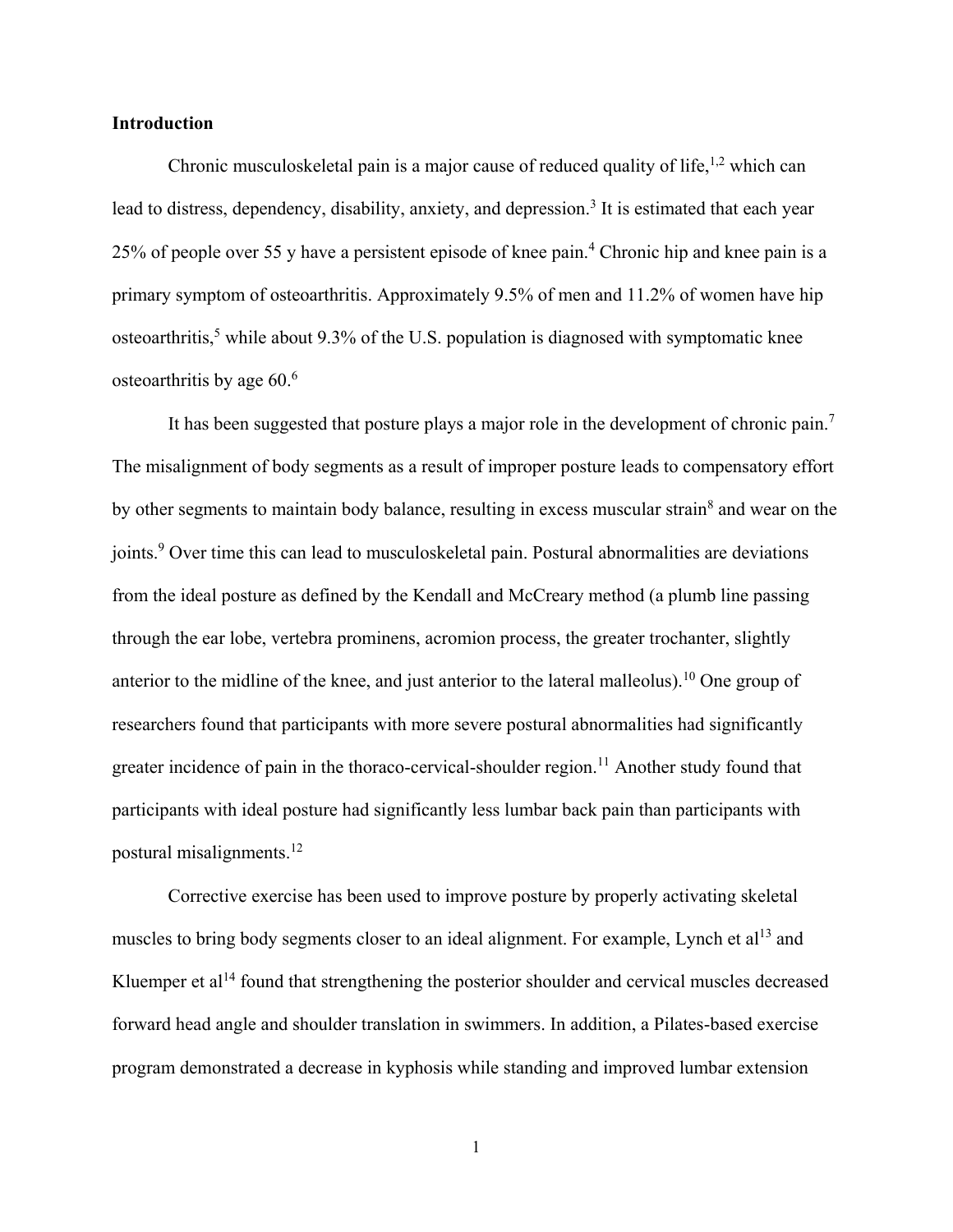while sitting.<sup>[15](#page-27-5)</sup> Similarly, Scannell et al<sup>[16](#page-27-6)</sup> found corrective exercise to be effective at improving lumbar posture. After 12 weeks of exercise training, participants with previous hyperlordosis or hypolordosis stood and walked with their lumbar spine in a more neutral position.

 Although there is evidence to support the use of corrective exercise to improve posture, few studies have correlated an improvement in posture with a reduction in pain. Drescher et  $al<sup>17</sup>$  $al<sup>17</sup>$  $al<sup>17</sup>$ found that corrective exercise interventions to improve neck posture significantly decreased pain in the treatment group compared to controls. Decreases in pain were still notable at 6-month and 3-year follow-ups. Similarly, Diab and Moustafa<sup>[18](#page-28-0)</sup> compared the effectiveness of postural corrective exercises, ultrasound, and infrared radiation to a traditional treatment of ultrasound and radiation alone. Following treatment there was a significant reduction in neck pain and forward head angle in the exercise group compared to the control group.

 Exercise has been shown to be effective in decreasing chronic hip and knee pain. For example, a meta-analysis of eight randomized controlled studies investigated the effect of strengthening and/or aerobic exercise on chronic hip pain in participants with hip osteoarthritis.<sup>[19](#page-28-1)</sup> The pooled effect size of exercise on hip pain was 0.46 compared to a control group. Similarly, Fransen and McConnell<sup>[20](#page-28-2)</sup> conducted a large meta-analysis of 32 studies which included data on 3616 patients with knee osteoarthritis. Their meta-analysis revealed a beneficial treatment effect for exercise with an effect size of 0.40 for knee pain.

 While there are many types of corrective exercise used in chiropractic, physical therapy, and personal fitness training, the Egoscue Method of corrective exercise is the focus of this study. The Egoscue Method uses corrective exercises designed to improve whole-body postural alignment and reduce musculoskeletal pain by improving joint mobility and stability.<sup>[7](#page-26-7)</sup> The Egoscue Method involves evaluating a patient's posture, categorizing their posture into one of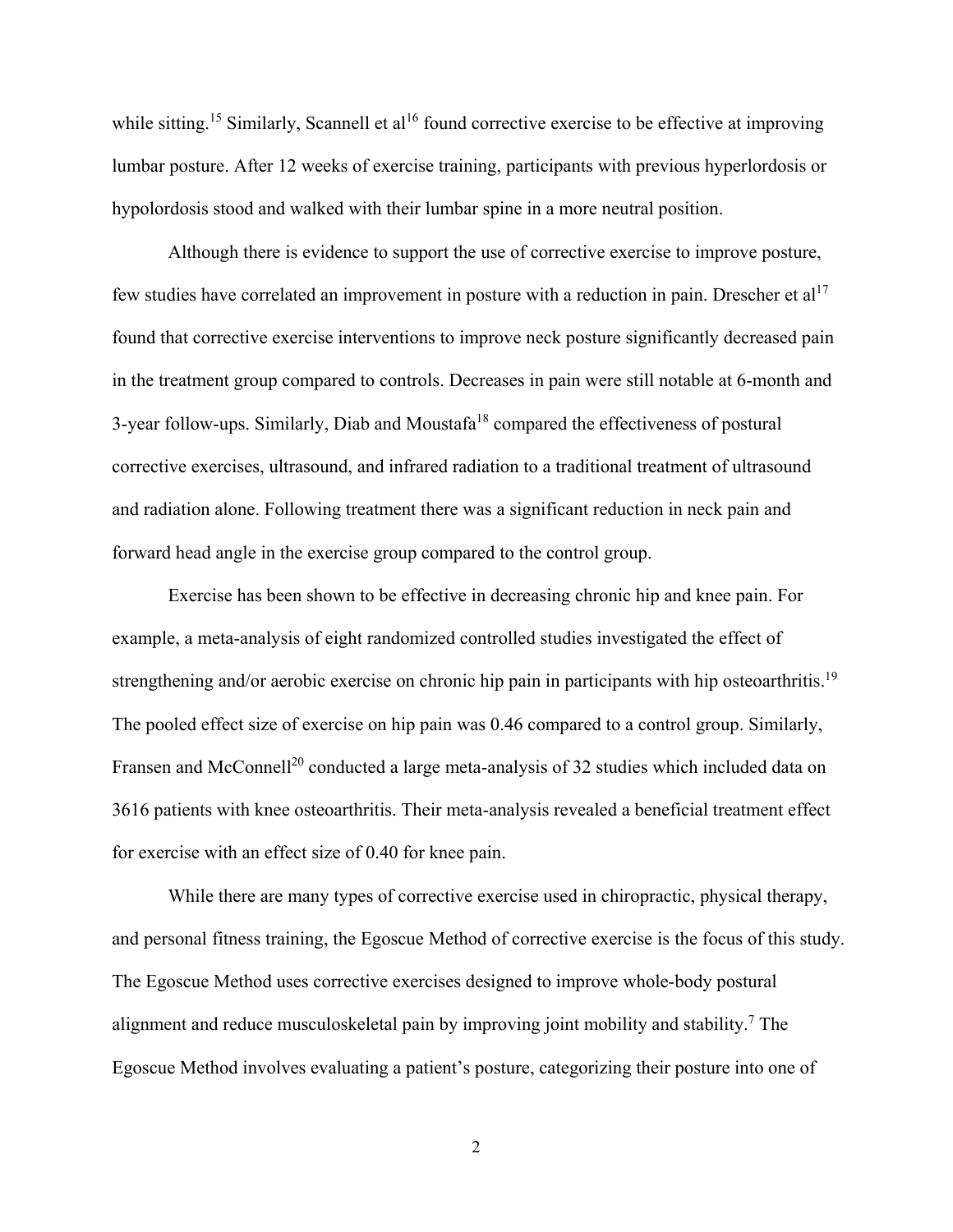three "conditions" according to their postural misalignments, and prescribing a personalized corrective exercise program (i.e., E-cise menu) based on their condition. The E-cise menu usually consists of 10 to 20 E-cises which may take 45 to 75 minutes to complete, preferably on a daily basis. Although the Egoscue Method is reported to be effective from an observational perspective in a clinical setting,  $2<sup>1</sup>$  it has not been objectively studied in a research setting.

 Strengthening and aerobic exercises can be beneficial for people suffering from chronic hip<sup>[19,](#page-28-1)[22,](#page-28-4)[23](#page-28-5)</sup> or knee pain.<sup>[20,](#page-28-2)[24,](#page-28-6)[25](#page-29-0)</sup> Nevertheless, most exercise prescriptions focus little on improving posture. To date, there are no published studies investigating the relationship between wholebody posture and chronic hip and/or knee pain. Furthermore, to the best of our knowledge, it has not been established that improving whole-body posture can reduce chronic hip and/or knee pain. The Egoscue Method, which employs corrective exercise, makes the claim to improve both posture and chronic pain. Because Egoscue E-cises are designed to be performed at home and do not require the use of expensive equipment, this type of therapy appears to be a cost effective treatment for people suffering from chronic knee and/or hip pain. The primary purpose of this experimental study was to determine the acute effect following one treatment and the short-term effect after a 2-week program of Egoscue corrective exercises on chronic knee and hip pain. A secondary purpose of this study was to determine the influence of Egoscue corrective exercises on whole-body postural alignment over the same time frame.

## <span id="page-9-0"></span>**Methods**

### <span id="page-9-1"></span>*Participants*

 The participants for this study were recruited from university faculty and via email announcements and flyers posted on campus. Participants were adults (age range 18 to 71, mean  $47.4 \pm 15.5$  y) with chronic knee and/or hip pain. Chronic pain was defined as pain on most days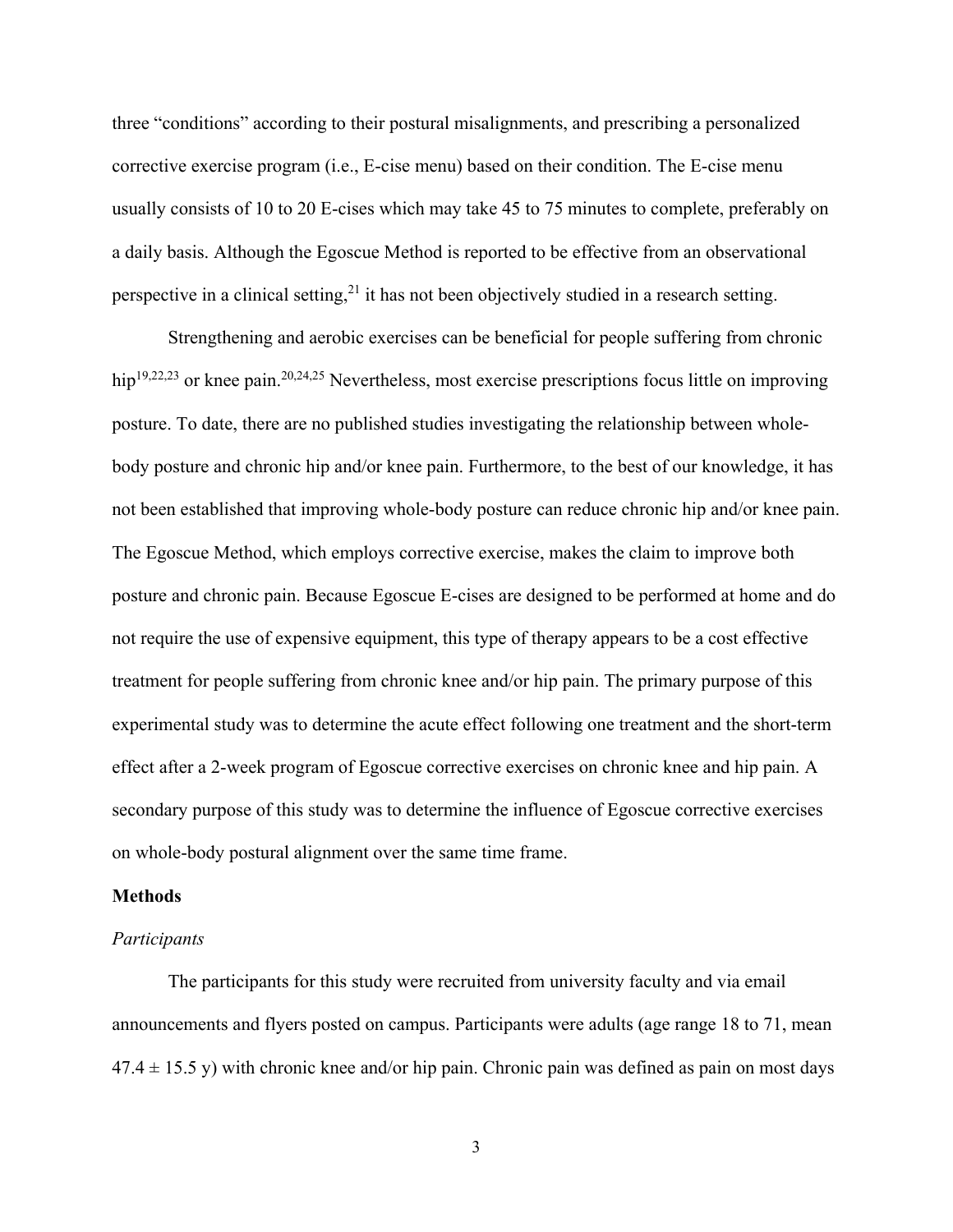of the week for at least 12 weeks.<sup>[24](#page-28-6)</sup> Individuals were excluded from the study if they (a) had undergone a knee or hip surgery or had sustained a knee or hip injury in the past 12 months, (b) were currently receiving any form of pain treatment such as physical therapy, chiropractic, intraarticular injections, or prescription pain medications, (c) exhibited a severe lack of mobility, (d) reported an initial pain level < 3 cm on the VAS scale, (e) were pregnant, or (f) were unable to understand English. Individuals were not excluded from participation in this study if they were taking over-the-counter (OTC) pain medications such as nonsteroidal anti-inflammatory drugs, although they were required to refrain from taking any pain medication during the 12 hours preceding the first assessment. A power analysis using a power level of 80% and alpha set at 0.05 indicated a sample of 40 participants (20 in the control group and 20 in the exercise group). A large effect size  $(0.80)$  was assumed because this has been reported in the literature<sup>[26](#page-29-1)</sup> for differences in Western Ontario and McMaster Universities Arthritis Index (WOMAC) scores following an at-home exercise program. Forty-two eligible participants were originally recruited. *Research design overview* 

<span id="page-10-0"></span> This study was a randomized controlled experimental design. The primary outcomes were the visual analog scale (VAS) pain scores at rest and during movement, WOMAC pain and function subscores, and the following postural measurements taken from PostureScreen Mobile® (PSM): head shift and tilt, estimated head weight, shoulder shift and tilt, ribcage shift, hip shift and tilt, and knee shift. Participants were randomly assigned to either the exercise group which performed Egoscue corrective exercises for two weeks, or the control group which did not receive any treatment for two weeks. It should be noted that the relatively short study duration was chosen because the Egoscue Method suggests that significant reductions in pain can be made after a single exercise session.<sup>7</sup> At the beginning of the study, pain and posture were measured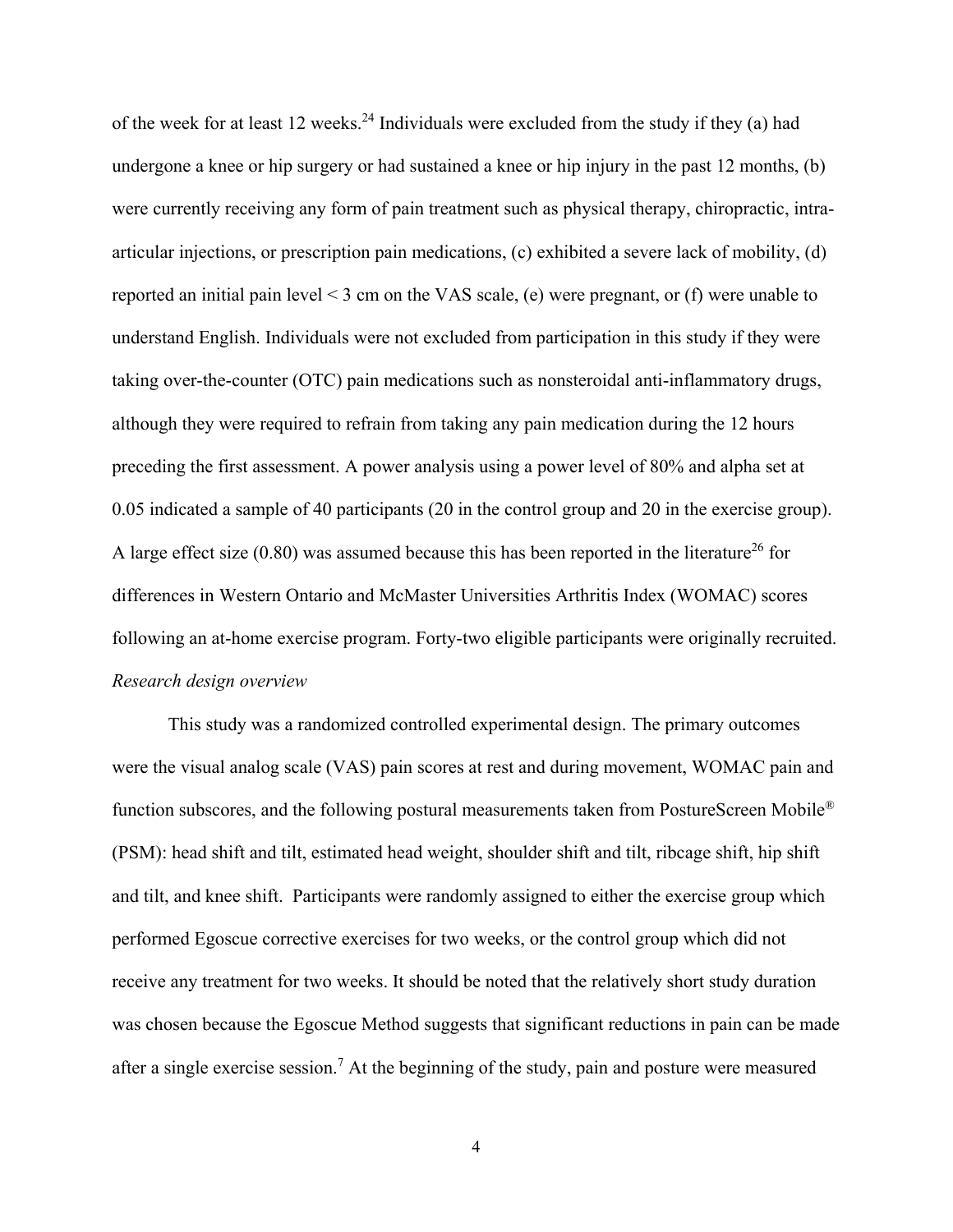before and after a single bout of corrective exercises in the exercise group, while the control group was assessed before and after 45 minutes of rest. All participants recorded their level of pain daily, and their function and posture were measured both before and after the 2-week intervention as well as one week into the intervention. All study methods and procedures were approved by the university's Institutional Review Board for the use of Human Subjects prior to any data collection. All participants provided written informed consent prior to participation in this study.

#### <span id="page-11-0"></span>*Instrumentation*

## PostureScreen Mobile<sup>TM</sup>

 PostureScreen Mobile® (PSM) was used to quantify the measurement of posture. PSM is a postural screening tool that can be used in the field or clinical setting. The Apple iPad® app version was used for this study. Photographs from the anterior and lateral views of the participant in the standing position were used to measure deviations of the head, shoulders, trunk, hips, and knees. The PSM software calculates and reports deviations in postural alignment in degrees and inches. Although PSM is still in the initial stages of validity and reliability testing, the web based Posture  $Print^{TM}$ , on which PSM is based, has been shown to be both a valid and reliable clinical tool for measuring posture.<sup>[27-30](#page-29-2)</sup>

 Photographs of the anterior and right lateral sides of the participants were uploaded into the PSM software on an Apple iPad<sup>TM</sup>. A single test administrator manually marked the photographs in the software at the following anatomical locations according to manufacturer directions: from the anterior view, the center of left and right eyes, center of upper lip, left and right acromioclavicular (AC) joints, sternal notch, left and right lateral rib at T8 level, left and right anterior superior iliac spine (ASIS), and center of left and right ankle; from the lateral view,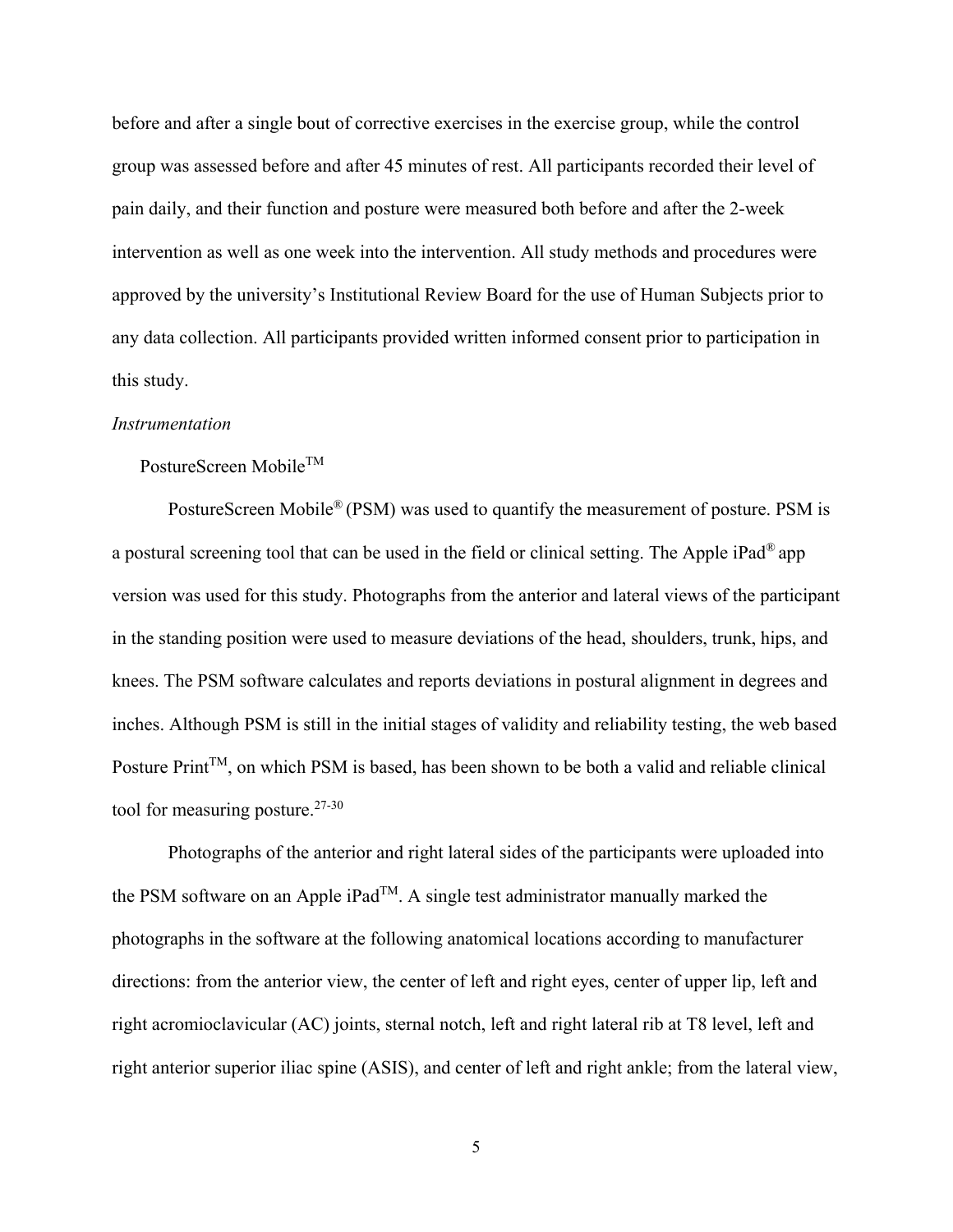the external auditory meatus, AC joint, greater trochanter of the femur, the center of the knee, and the lateral malleolus. The software includes a user-friendly step-by-step sequence for identifying landmarks and a "zoom" feature to aid in landmark identification accuracy. From the anterior view, the software calculated and reported head shift and tilt, shoulder shift and tilt, ribcage shift, and hip shift and tilt. From the lateral view, the software calculated head shift, shoulder shift, hip shift, knee shift, and head weight. Shifts (lateral or forward/rearward translations) were calculated as deviations from the joint directly inferior and were reported in inches. Tilt was reported in degrees. The software also reported an anterior and lateral posture score for each participant, which represents a sum of the deviations in the anterior and lateral views, respectively. The software calculated head weight as a function of angle of head tilt (the greater the forward head shift, the greater the estimated head weight).

Western Ontario and McMaster Universities Arthritis Index

 The Western Ontario and McMaster Universities Arthritis Index (WOMAC) is a selfadministered, multidimensional questionnaire designed for osteoarthritis patients that assesses pain, stiffness, and physical function. Out of a total of 24 questions, 5 questions deal with pain at rest and during activity, 2 questions deal with stiffness, and 17 questions deal with the degree of function in common daily activities. Each question is answered using a five point Likert scale. Subscores are reported for pain (0 to 20), stiffness (0 to 8), and function (0 to 68). The WOMAC has been found to be both reliable and valid in patients with knee and hip osteoarthritis.<sup>[31,](#page-29-3)[32](#page-30-0)</sup>

Visual Analog Scale for pain

 The Visual Analog Scale (VAS) for pain is a continuous scale comprised of a horizontal line, 10 cm in length, anchored by two verbal descriptors, one for each symptom extreme ("no pain" and "worst imaginable pain"). The participant is asked to draw a line perpendicular to the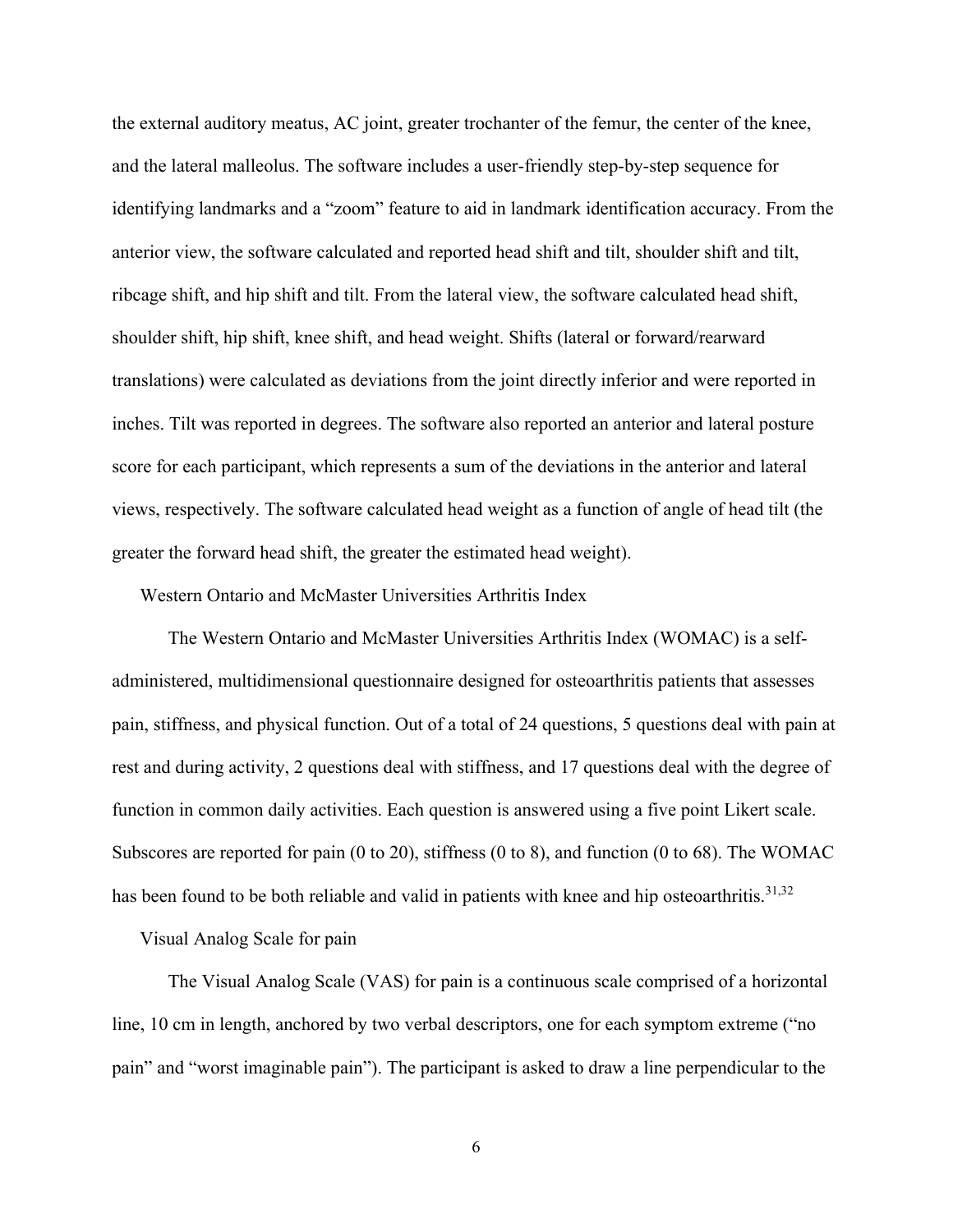VAS line at the point that represents their pain intensity. Since there is no accepted criterion for pain measurement, the VAS pain scores have been correlated with a numerical rating scale with values ranging from 0.62 to 0.91.<sup>[33](#page-30-1)</sup> Test-retest reliability has been shown to be very good ( $r =$ 0.94,  $P < 0.001$ ).<sup>[34](#page-30-2)</sup>

## ePete® software

 The ePete® software is a computer program designed by Pete Egoscue for creating personalized corrective exercise programs. Postural misalignments (as noted in the posture assessment) and photos from the anterior, posterior and both lateral sides are entered into the software, which then compiles the corrective exercises that are designed to improve those misalignments into an E-cise menu. The E-cise menu can be edited by adding or removing specific exercises. The software has a database of approximately 600 corrective exercises, of which 60 to 70 are drawn from to create E-cise menus.

## <span id="page-13-0"></span>*Procedures*

## First visit

Qualified participants came to the research lab having refrained from taking any pain medications within 12 h prior to the first visit. All participants provided written informed consent and completed a preparticipation questionnaire that included questions about age, gender, injuries, OTC pain medication use, and previous or planned total hip and/or knee arthroplasty. Participants completed two versions of the VAS for knee and/or hip pain: one for pain at rest and one for pain during movement. If participants had pain in multiple joints, they were told to record their overall level of pain. Participants were told to indicate their "usual pain" over the past seven days. Participants needed to have a VAS pain score of at least 3 cm (either at rest or during movement) in order to participate in the study.<sup>[35](#page-30-3)</sup> Participants also completed one copy of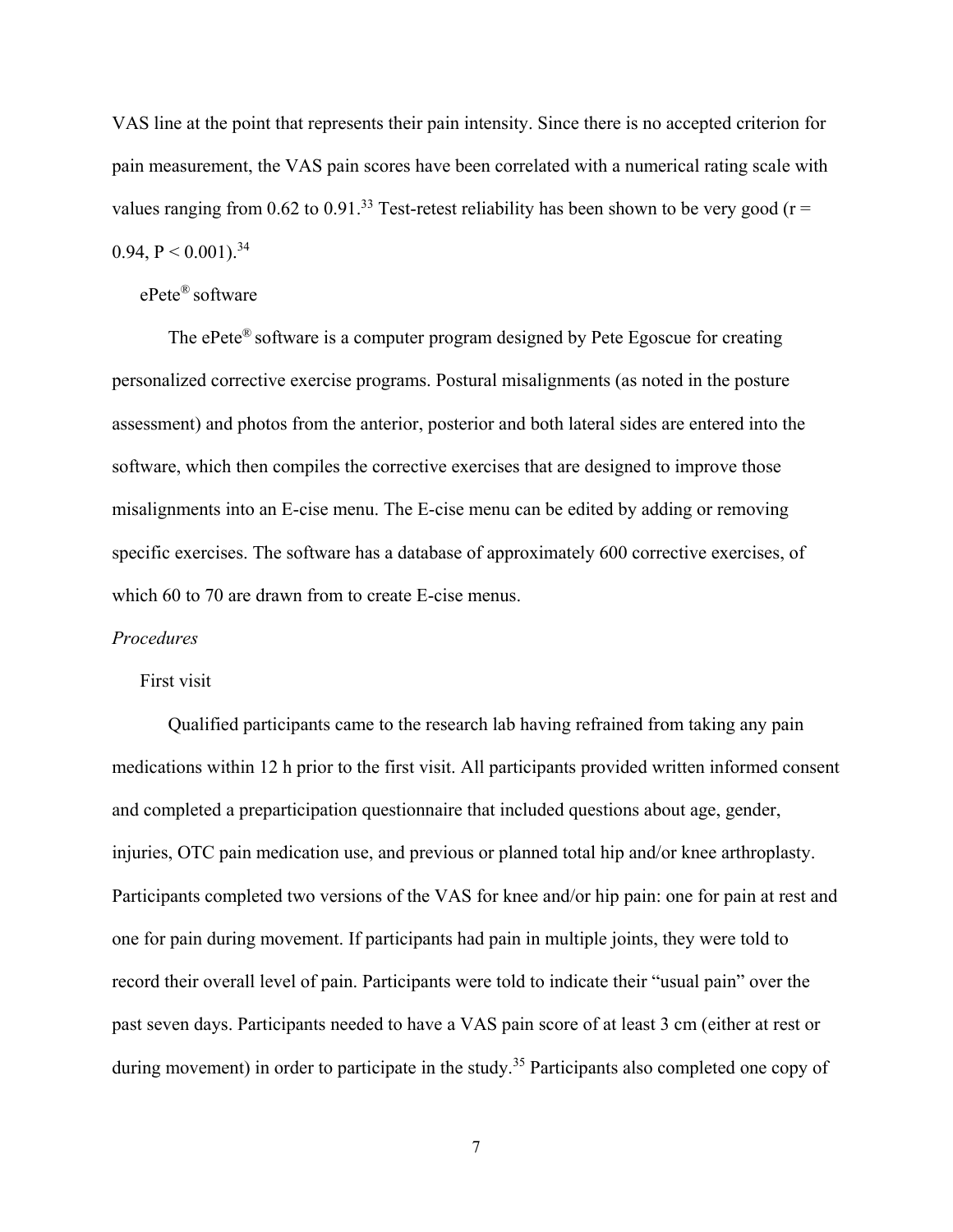the WOMAC and the VAS for pain at the time of the visit. Female participants wore a swim suit and males wore spandex compression shorts and no shirt. Socks and shoes were removed for all testing. Participants' body mass was measured to the nearest 0.1 kg and height to the nearest 0.5 cm using a digital scale and a stadiometer, respectively. Participants were randomly assigned to either the exercise group or the control group by picking a piece of paper out of a hat (20 for the exercise group and 20 for the control group). After participants picked a piece of paper out of the hat, the paper was not replaced.

 The test administrator marked the following anatomical locations of each participant with a total of seven reflective stickers: left and right AC joints, sternal notch, right and left ASIS, and right and left greater trochanter of the femur. Participants were told to stand in a normal relaxed position while they were photographed from the anterior, posterior, and both lateral views using the digital camera on an Apple iPad<sup>TM</sup>. As the photos were taken, the test administrator trained in postural evaluation made notes about the participant's posture on an Egoscue "sticky" figure. The sticker placement and postural evaluations were all performed by the same researcher to reduce possible inter-rater error. The photographs and the observed misalignments were then entered into the ePete<sup>®</sup> software and an individualized exercise program (E-cise menu) was generated. To ensure that all participants were prescribed the same volume of exercise, the E-cise menus were adjusted by adding or removing exercises so the duration required to complete the exercises was approximately 45 minutes.

 After being photographed, the participants in the exercise group were led through their complete E-cise menu. The test administrator explained each exercise then supervised the participants as they performed the exercises. The test administrator provided any necessary cues and verbal feedback to ensure that each exercise was done correctly. Participants in the control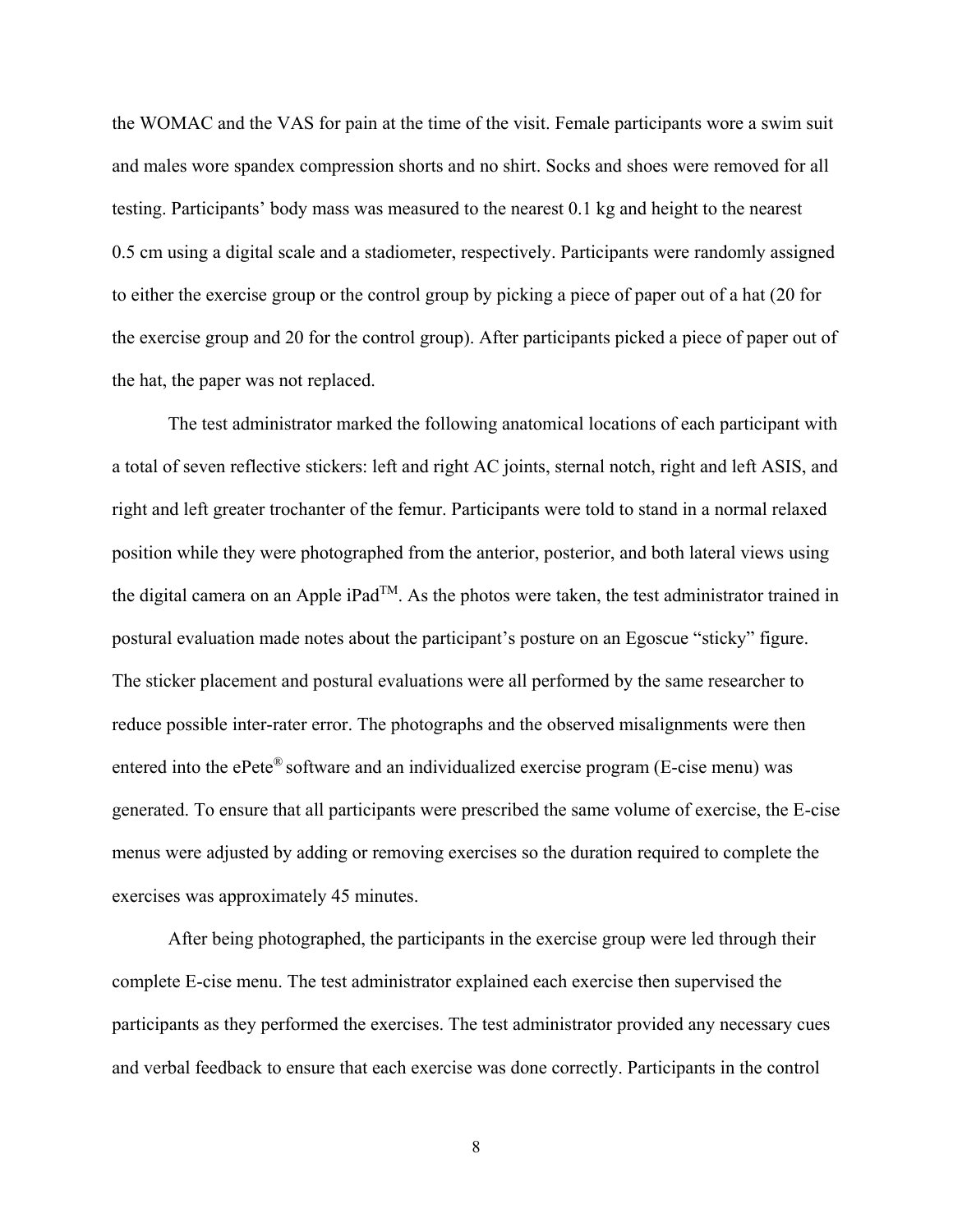group remained seated and did not perform any exercises for 45 minutes. Immediately following the exercise session or 45 minutes of rest, a test administrator checked all the reflective markers to ensure they were still in the correct locations. Participants were then photographed again in the same manner as before and filled out the VAS for their current knee and/or hip pain at rest and with movement.

 All participants were given research logs (one for each day of the week) which they were to fill out every evening before retiring to bed. These logs contained questions about their compliance to the E-cise menu (for those in the exercise group), OTC pain medication use, and a VAS for pain at rest and during movement. Participants filled out the VAS for average pain experienced during that day. Participants in the control group were instructed to maintain their current lifestyle for the two week duration of the study and a return visit was scheduled one week later. Participants in the exercise group were scheduled for a return visit the following day.

Second visit (exercise group only)

Participants in the exercise group returned to the lab the next weekday following the first visit. They were given a copy of their E-cise menu, which contained pictures and descriptions of the E-cises, and then performed their entire E-cise menu under the supervision of a research administrator. Participants in the exercise group were instructed to complete their E-cise menu at home on at least five days of the week, but preferably every day, for the next two weeks.

Third visit

One week following the initial visit, all participants returned to the lab and were evaluated wearing clothing similar to what they wore at the initial visit. All participants again completed the WOMAC. The test administrator placed reflective markers on the same anatomical locations that were marked on the initial visit. All participants were photographed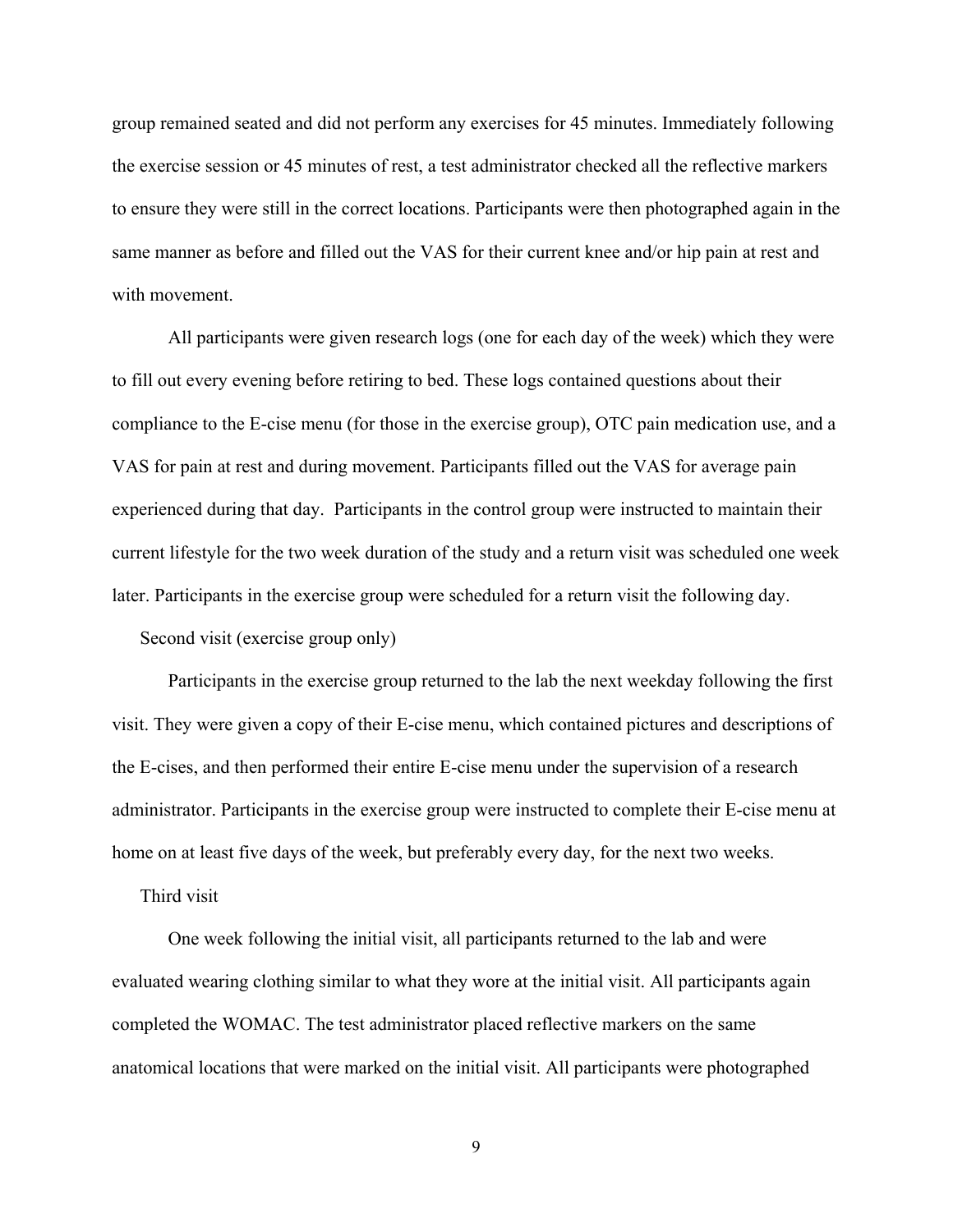from the anterior and right lateral side. The test administrator then supervised as the participants in the exercise group demonstrated each corrective exercise in their E-cise menu to ensure they were still performing the exercises correctly. Participants did not complete the total prescribed amount of repetitions and sets at this time, only enough for the test administrator to see that they knew how to perform the exercises correctly. All participants returned their completed pain logs from the previous week and received another seven logs to be completed during the next week.

## Fourth visit

Two weeks following the initial visit, all participants returned to the lab and were evaluated wearing clothing similar to what they wore at the initial visit. Height and body mass were measured again using the same procedures as the initial visit. Participants also completed the WOMAC and a questionnaire that asked about their current OTC pain medication use and intent to receive a joint replacement. A complete postural evaluation, along with photographs, was performed as during previous visits. Participants in the control group were given a personalized E-cise menu, along with instructions, at this time. All participants who completed the study were given \$30 cash as compensation.

## <span id="page-16-0"></span>*Statistical analysis*

Statistical Analysis Software (SAS), version 9.3 (Cary, NC) was used for data analysis. VAS for pain, WOMAC, anterior and lateral posture scores, and postural deviations at each joint were analyzed using analysis of covariance. Age, gender, BMI, location of pain, history of joint surgery, arthritis, likelihood of future surgery, pain at baseline, and OTC pain medication use were all covariates used in analysis. The daily VAS pain data were analyzed using residual maximum likelihood. Participant demographics were analyzed to determine frequencies, means,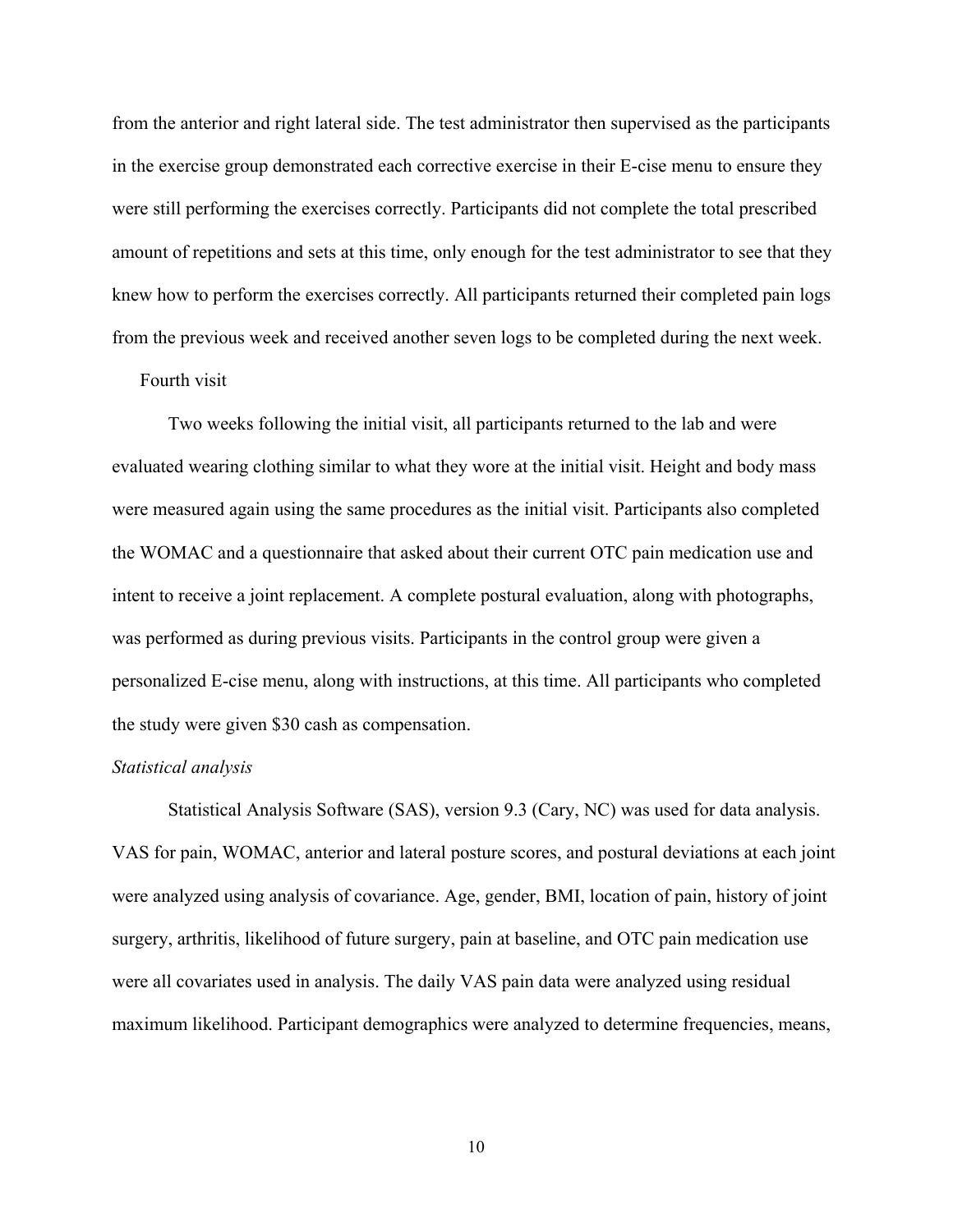and standard deviations in order to describe the sample. Statistical significance was set at *p* < 0.05.

#### <span id="page-17-0"></span>**Results**

 Forty-two participants were originally recruited for this study. Contact was lost with one participant from the exercise group and a participant from the control group was excluded for receiving additional pain therapy during the study, leaving 40 participants for analysis (20 in exercise group, 20 in control group). All 20 of the participants in the exercise group reported performing their E-cise menu at least 5 d/wk for the duration of the study. At baseline, participants' age, BMI, likelihood of joint replacement surgery, VAS pain, WOMAC scores, and posture were not significantly different between groups (Table 1). At baseline, frequency of OTC pain medication use was greater in the control group compared to the exercise group ( $p = 0.044$ ). Although there were differences between groups, OTC pain medication use was not a significant covariate in any of our statistical analyses. There were no significant changes in frequency of OTC pain medication use from baseline and after weeks 1 and 2 in either group (*p* = 0.288).

Seventy percent of participants were female (75% of exercise group, 65% of control group). Roughly 38% of participants had knee pain only (55% of exercise group, 20% of control group), 28% had hip pain only (25% of exercise group, 30% of control group), and 35% had both knee and hip pain (20% of exercise group, 50% of control group). Forty percent of participants had been previously diagnosed with arthritis in either the knee or hip (35% of exercise group, 45% of control group). Thirty percent of participants had undergone surgery in their knee and/or hip more than 12 months prior to participation in this study (20% of exercise group, 40% of control group). Forty-three percent of participants reported taking OTC pain medication during the study (30% of exercise group, 60% of control group).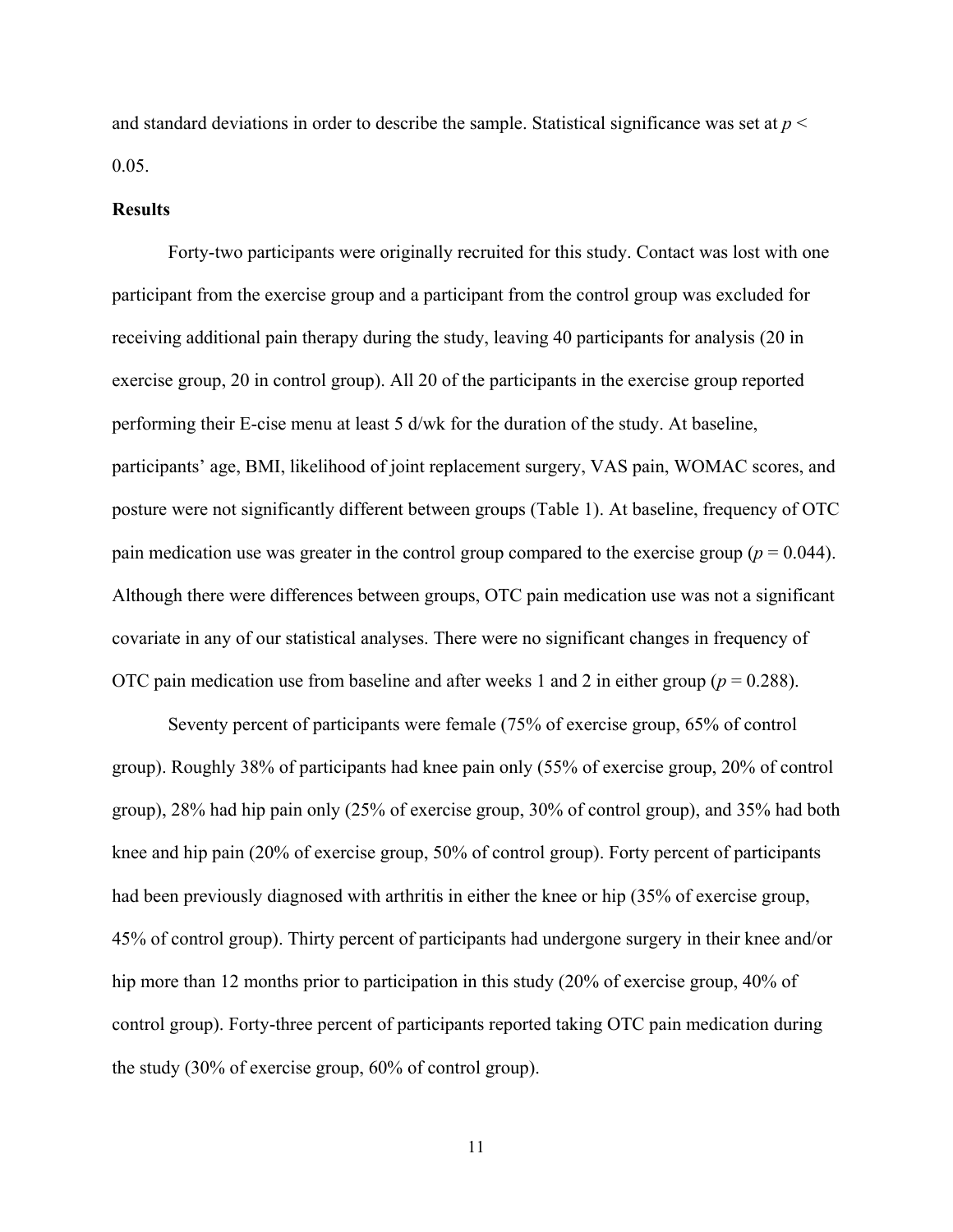## <span id="page-18-0"></span>*VAS measures of pain at rest and during movement*

VAS pain scores before and after the first visit were analyzed to evaluate the effect of a single corrective exercise session on pain levels (Table 2). Although pain decreased slightly in the exercise group after a single bout of corrective exercises, after controlling for location of pain, past surgery, and age, there was no statistically significant group x time interaction for pain at rest ( $p = 0.491$ ) or pain during movement ( $p = 0.688$ ).

There was a significant decrease in pain during movement over the 2 weeks (Figure 1). Specifically, VAS pain scores decreased on average by  $0.11 \pm 0.03$  cm/d in the exercise group (*p*)  $= 0.002$ ), while there was a nonsignificant decrease of  $0.02 \pm 0.03$  cm/d in VAS pain scores in the control group ( $p = 0.469$ ). The difference between the groups was statistically significant ( $p =$ 0.019) after controlling for significant covariates (initial pain level, location of pain, past surgery, arthritis). Compared to baseline, pain during movement at the end of the second week decreased by 3.77  $\pm$  0.49 cm in the exercise group and 1.34  $\pm$  0.46 cm in the control group ( $p = 0.001$  for group x time interaction).

Compared to baseline, pain at rest at the end of the second week decreased by  $1.40 \pm 0.34$  cm in the exercise group and  $0.48 \pm 0.32$  cm in the control group (Figure 2), although the difference between groups did not reach statistical significance ( $p = 0.058$ ). After controlling for initial pain level, location of pain, past surgery, and arthritis, there was no significant decrease over time for pain at rest as measured by daily VAS pain scores ( $p = 0.522$ ). *Western Ontario and McMaster Universities Arthritis Index* 

<span id="page-18-1"></span>There were no statistically significant differences in WOMAC scores between groups at baseline. Table 4 shows changes in WOMAC scores during the 2-week study. There was a trend for decreasing total WOMAC, function, and pain subscores in the exercise group over time,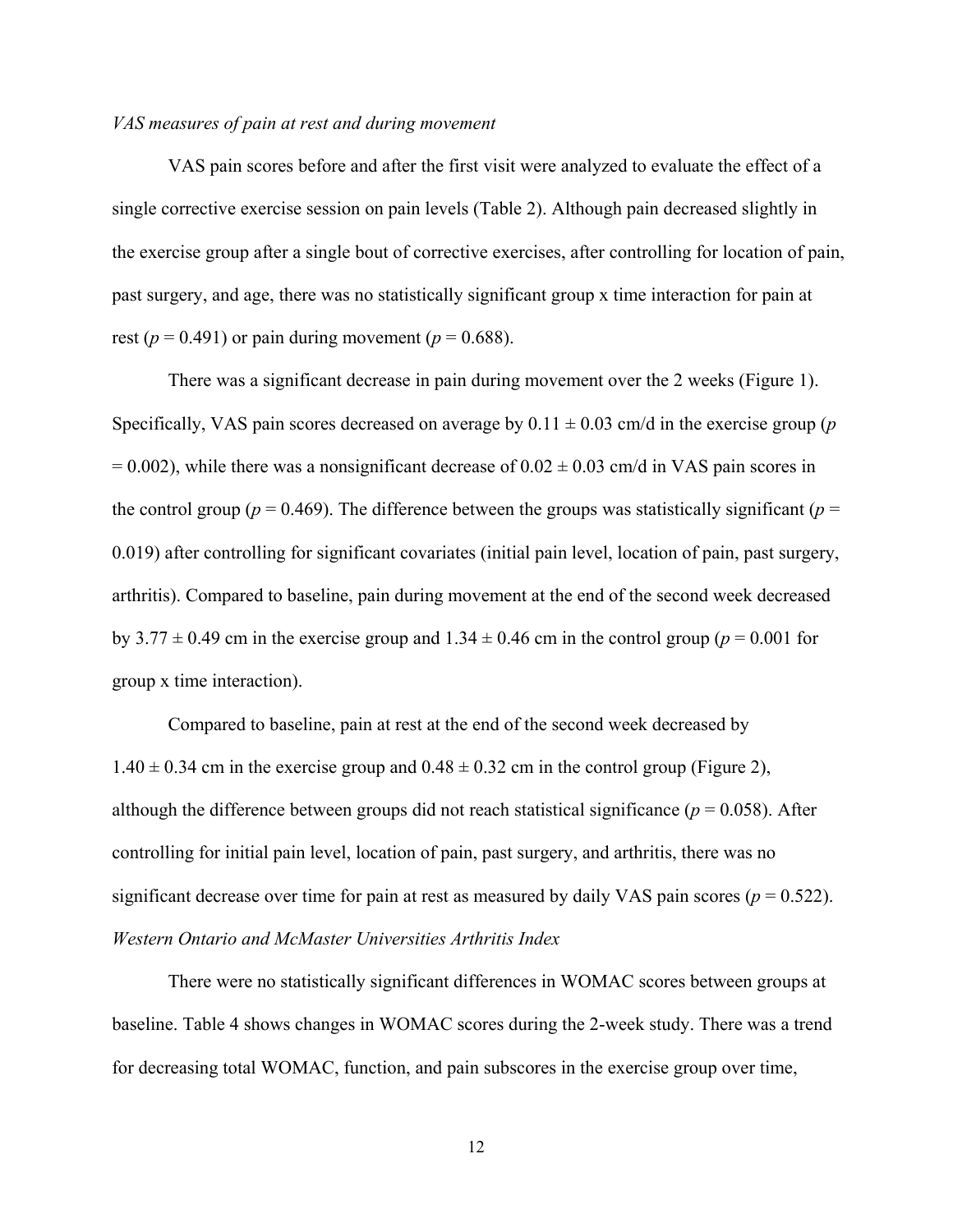while scores in the control group did not change significantly (Figures 3, 4, and 5). There were nonsignificant decreases in total WOMAC ( $p = 0.106$ ), function ( $p = 0.089$ ), and pain subscores  $(p = 0.543)$  in the exercise group after the first week. By the end of week 2, decreases in Total WOMAC ( $p = 0.001$ ), function ( $p = 0.002$ ), and pain ( $p = 0.008$ ) subscores were significant in the exercise group. Total WOMAC, function, and pain subscores were significantly lower ( $p =$ 0.017,  $p = 0.026$ ,  $p = 0.011$ , respectively) in the exercise group compared to the control group at the end of week 2. Compared to baseline, the exercise group showed a 60%, 67%, and 51% relative decrease in total WOMAC, function, and pain subscores, respectively at the end of week 2. Self-reported likelihood of undergoing joint replacement surgery in the future did not change significantly in either group (control group went down by  $0.15 \pm 0.59$  and exercise group by 0.40  $\pm$  1.60  $p = 0.516$ ).

## <span id="page-19-0"></span>*Posture*

Participants in the control group tended to have higher anterior view posture scores (i.e., greater deviations from "ideal posture") at baseline, but these differences were not statistically significant ( $p = 0.08$ ). There were no differences in any of the individual posture measurements or lateral view posture scores between groups. None of the individual posture measurements or scores changed significantly over time in either group.

## <span id="page-19-1"></span>**Discussion**

This study evaluated the effect of Egoscue corrective exercises on pain, function, and whole-body postural alignment in participants with chronic knee and/or hip pain after one treatment and after two weeks of performing Egoscue E-cises. The resulting data showed a significant decrease in pain over the two weeks, as well as a significant improvement in functional capacity in the exercise group compared to the control group. No significant changes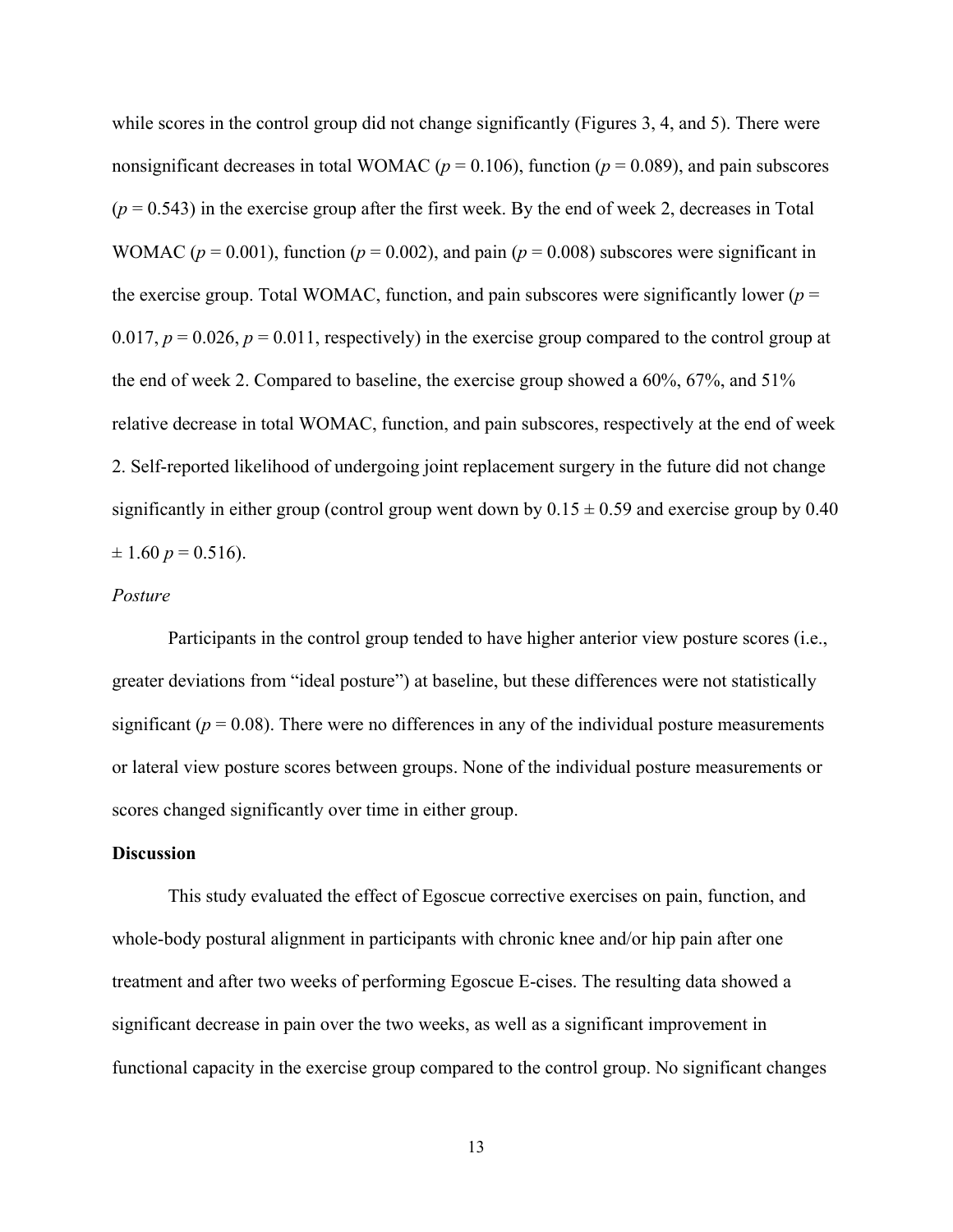were noted in whole-body postural alignment over the course of the study. To date, this appears to be the first study to investigate the effectiveness of Egoscue corrective exercises.

 Research on the effect of corrective exercise on pain and posture is limited. The studies that have examined corrective exercise have focused primarily on isolated locations of the spine or shoulders. For example, two studies<sup>[17,](#page-27-7)[18](#page-28-0)</sup> have shown that corrective exercises can significantly reduce neck pain. Corrective exercises have also been shown to reduce forward head angle<sup>[13](#page-27-3)</sup> and forward shoulder angle.<sup>[14](#page-27-4)</sup> One study<sup>[15](#page-27-5)</sup> suggested that Pilates exercises may improve both standing and sitting sagittal plane posture. No studies were found which evaluated whole-body postural alignment following a corrective exercise program.

 The Egoscue Method is based on the premise that in most instances musculoskeletal pain can be attributed to improper posture.<sup>[7](#page-26-7)</sup> Pete Egoscue, the founder of the Egoscue Method, joins others[36,](#page-30-4)[37](#page-30-5) in the belief that misaligned posture is a result of underuse or overuse of skeletal muscles, which results in inadequate muscular control or muscle imbalances. These muscle imbalances can alter the alignment of the skeletal system, which puts excess stress on the joints and leads to chronic pain. Several cross-sectional studies support this hypothesis. Griegel-Morris et al<sup>[11](#page-27-1)</sup>found that participants with more severe postural abnormalities had significantly increased incidence of pain in the thoraco-cervical-shoulder region. They also noted that postural abnormalities were quite common, with 66% of participants exhibiting forward head posture, 38% having kyphosis, and 73% and 66% of the participants showing right and left rounded shoulders, respectively. Guimond and Messrieh<sup>[12](#page-27-2)</sup> also discovered that those with ideal posture (defined from the sagittal plane as a plumb line passing through the ear lobe, vertebra prominens, acromion process, the greater trochanter, slightly anterior to the midline of the knee and just anterior to the lateral malleolus<sup>[10](#page-27-0)</sup>) had significantly less cervical, thoracic, and lumbar spine pain.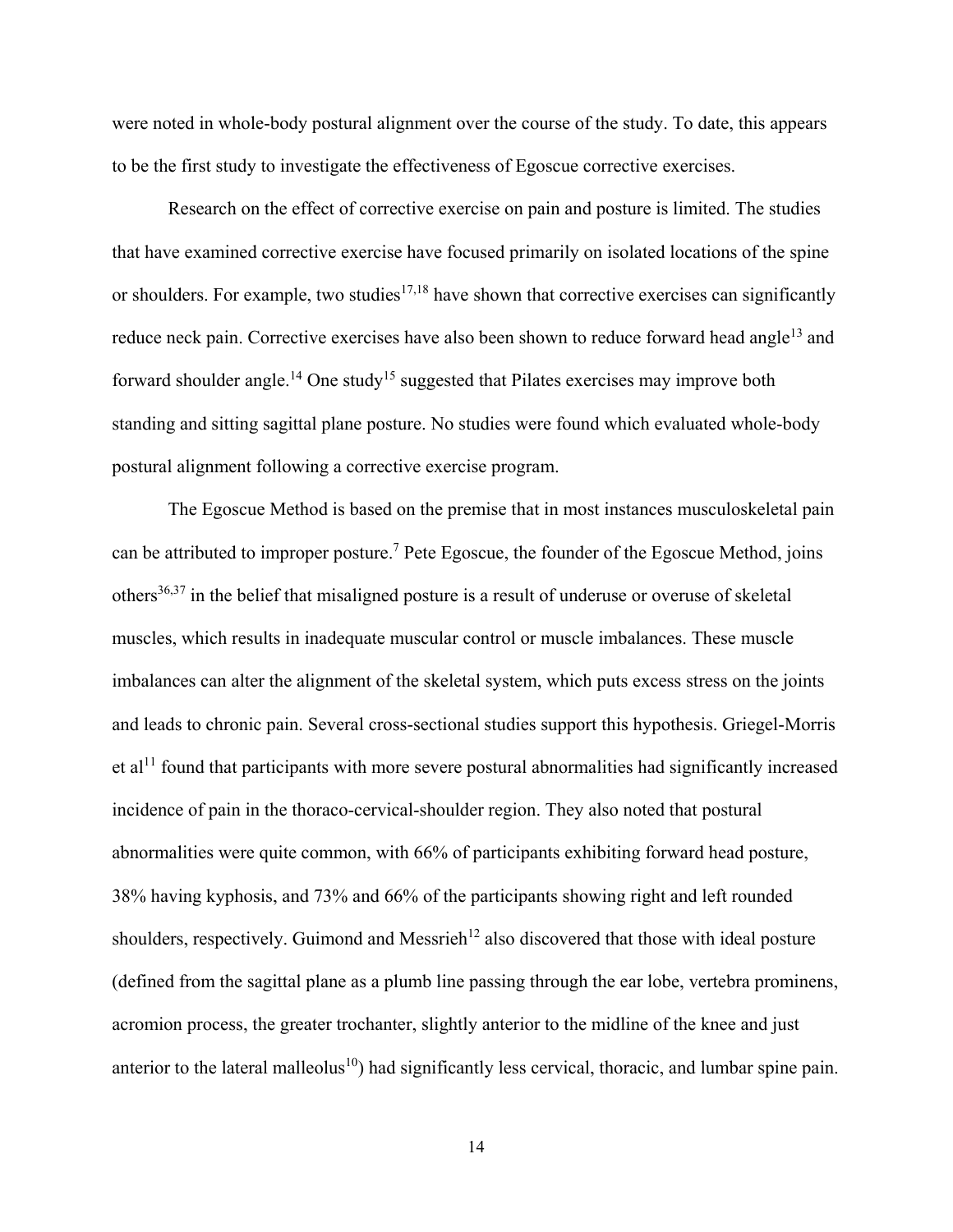Another study found a positive correlation between neck pain and forward head and rounded shoulders.<sup>[38](#page-30-6)</sup>

 The purpose of the Egoscue Method is to use corrective exercises to bring the whole body closer to "ideal" posture and thus reduce pain. A key characteristic of the Egoscue Method is the premise that postural misalignments of a given joint can lead to pain at the same or another joint, which is why the whole-body postural alignment should be considered when treating pain.[39](#page-30-7) Others have suggested that misaligned posture can have negative effects on various locations on the body.<sup>[40](#page-30-8)</sup> The E-cises are designed to influence all the major joints of the body. Data from our study show that Egoscue Method of corrective exercises can significantly reduce knee and hip pain, as well as improve physical function.

Our data show a significant decrease in pain in the exercise group, as reported in participants' daily logs, over the course of this 2-week study. This suggests that the Egoscue corrective exercises have a relatively fast influence on decreasing knee and hip pain. Although it has been suggested that the Egoscue corrective exercises can provide immediate pain relief,<sup>[39](#page-30-7)</sup> we did not note a significant reduction in pain at rest or pain during movement after the first exercise session (Table 2). There was large variation in reported pain using the VAS which, combined with the relatively small sample size, may have been the reason a statistically significant change was not detected. It is also possible that the corrective exercise prescription may not have been ideal for every participant in the study. It should be noted that in a clinical setting, an Egoscue exercise therapist would normally add or remove exercises from a patient's E-cise menu based on effectiveness and feedback from the patient. In our study, participants were given an unmodified E-cise menu that was generated by the ePete® software.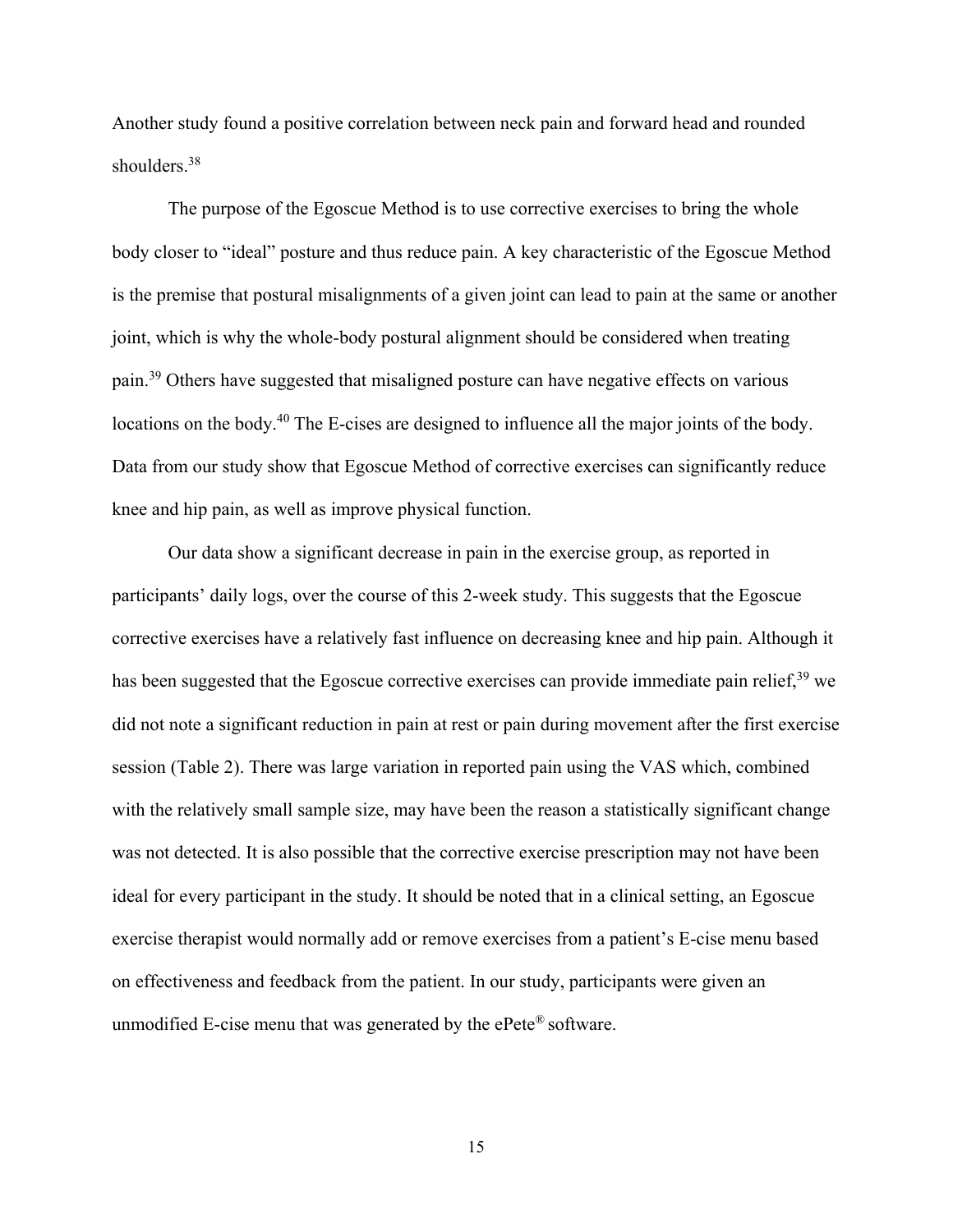The results of this study agree with the majority of research on the effect of therapeutic exercise on chronic knee and hip pain. A meta-analysis of eight randomized control studies showed favorable results on hip pain for the exercise group over the control group (effect size  $=$ 0.46;  $95\%$  CI = 0.64-0.28).<sup>[19](#page-28-1)</sup> Similarly, a meta-analysis of 32 studies on exercise and knee pain produced an effect size of 0.40 (95% CI = 0.30-0.50) for pain and 0.37 (95% CI = 0.25-0.49) for function.<sup>[20](#page-28-2)</sup> In our study, the exercise group showed reduced WOMAC scores with effect sizes of 0.93 (95% CI = 1.58-0.28) for pain and 0.80 (95% CI = 1.48-0.19) for function. These changes were statistically significant after controlling for potential confounding variables such as age, gender, BMI, past joint surgery, arthritis, and location of pain.

There are several important differences between this study and previous studies. The average follow-up time in the studies included in the meta-analyses<sup>[19,](#page-28-1)[20](#page-28-2)</sup> was 8 weeks, while our study lasted only 2 weeks. We employed a 2-week study to specifically evaluate the immediate and short-term effects of Egoscue corrective exercises. The type of exercise therapy employed in previous studies was also different than the Egoscue Method used in this study. All the studies included in the meta-analyses $19,20$  $19,20$  used strengthening exercises on the muscles surrounding the painful joint and some included range of motion, aquatic, and aerobic exercises as well. There are currently no published studies which use corrective exercises (e.g., Egoscue E-cises) that focus on improving whole-body postural alignment to reduce knee and/or hip pain.

 Although we found the Egoscue corrective exercises to be effective at reducing pain and improving function, we saw no significant changes in postural alignment in either the exercise or control group. It is possible that a noticeable change in postural alignment requires a longer treatment period than was used in our study. Despite the fact that this study lasted only two weeks, the volume of corrective exercises performed was relatively high (a minimum of ten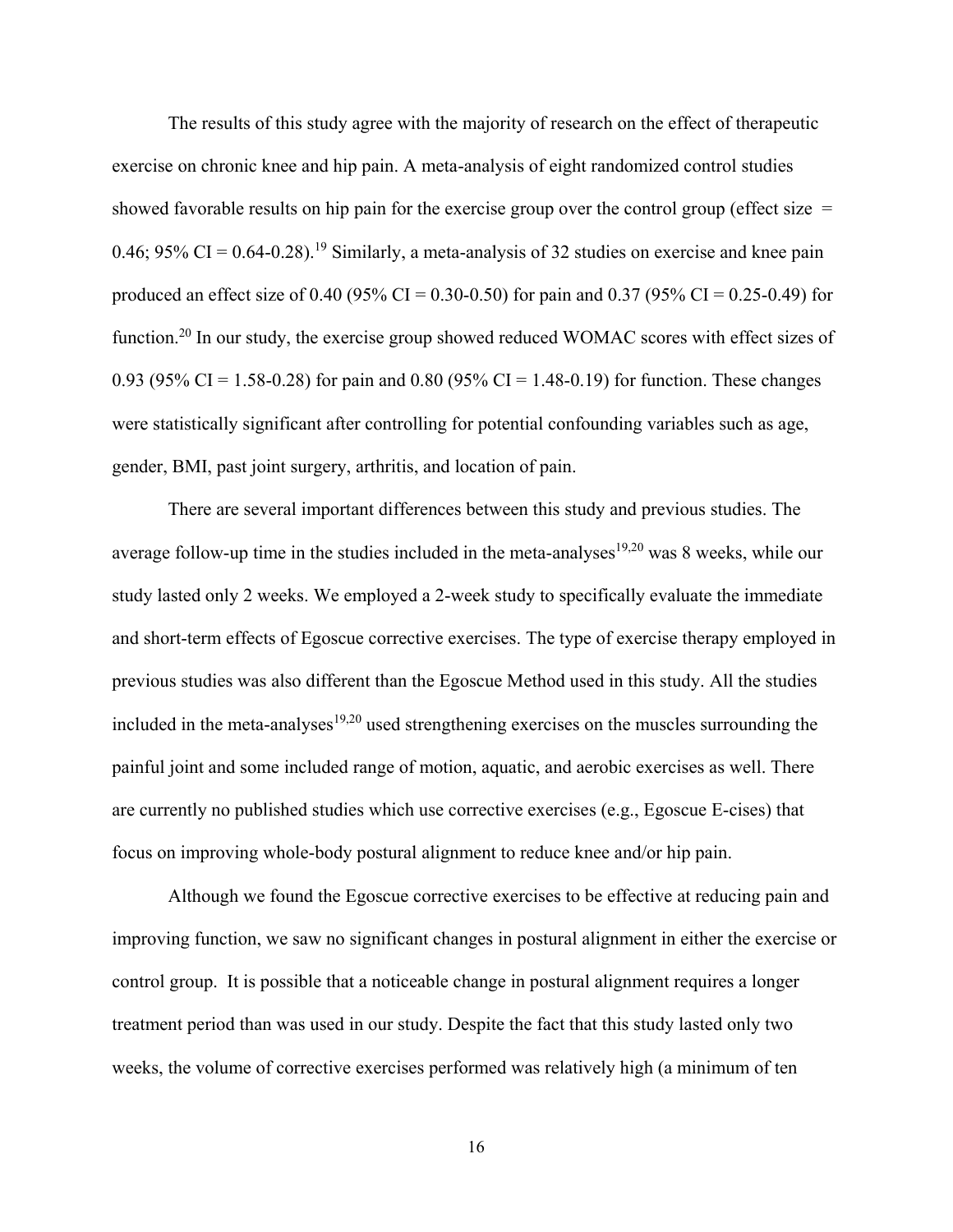exercise sessions, each lasting roughly 45 minutes, over the course of 2 weeks). While this may have been enough to reduce pain and increase function, it may not have been of sufficient duration to significantly improve posture.

Any potential changes in posture may have also been masked by error in the postural assessment process. It is important to consistently mark anatomical locations on the participants' bodies in order to ensure validity and test-retest reliability. In this study, the same researcher performed all postural assessments to eliminate any potential inter-rater error and participants wore minimal, tight fitting clothing to make the identification of key landmarks easier. Even so, with the majority (63%) of participants being overweight or obese (BMI  $\geq$  25 kg/m<sup>2</sup>), it was difficult to reliably identify the correct anatomical landmarks for postural assessment, especially the ASIS and greater trochanter. Using a normal body weight  $(BMI < 25 \text{ kg/m}^2)$  sample could decrease this potential error in future studies.

Finally, the way PSM reports postural alignment may influence the ability to detect changes in posture. The software reports postural deviations relative to the load-bearing joint directly inferior. For example, if the hips do not directly line up vertically over the knees in the sagittal plane, the software reports that the hips are shifted either forward or backward. Ideal posture in the sagittal plane is typically defined as a plumb line passing through the ear lobe, vertebra prominens, acromion process, the greater trochanter, slightly anterior to the midline of the knee, and just anterior to the lateral malleolus.<sup>[10](#page-27-0)</sup> By this definition, the closer these landmarks are to the vertical plumb line, the closer the body is to ideal posture. Thus, it is possible that study participants' postural alignment relative to a plumb line improved, but this improvement was not recognized because of the way the software measures posture. In addition, PSM cannot measure certain postural angles which may influence knee and/or hip pain and which may have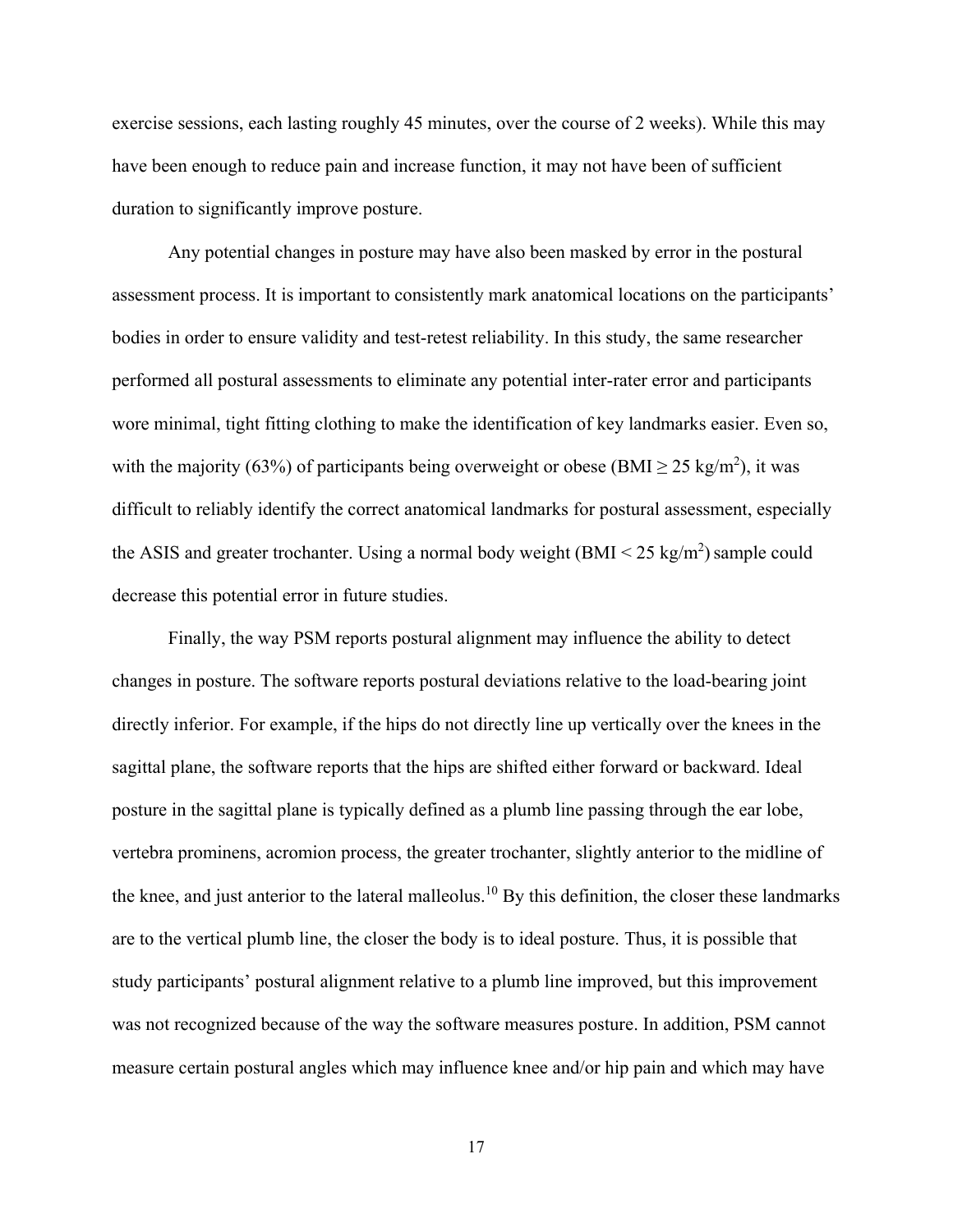changed during the course of this study (e.g., ankle pronation and supination, knee valgus and varus, and pelvic tilt). We used PSM because it is a readily available and easy-to-use tool that measures posture. Although it is based on similar software which has been shown to be a reliable and valid measure of posture, <sup>[27-30](#page-29-2)</sup> the validity and reliability of PSM has not yet been established. Until the validity and reliability of using the device is reported, it may not be the ideal tool for assessing improvements in posture in a research setting. Until such data are available, the PSM app is most applicable as a screening tool. Other methods should be considered in future research designed to evaluate the effectiveness of Egoscue E-cises or other forms of corrective exercises on posture and pain.

 There were notable strengths to this study, including the study design. This was a randomized control trial, which allows the possible establishment of a causal relationship. The results of this study may be inferred to a similar population of that used in the study. Several potential covariates (age, BMI, gender, location of pain, history of joint surgery, arthritis, likelihood of future surgery, pain at baseline, and OTC pain medication use) were controlled for in the analysis of the data. A single test administrator performed all of the posture evaluations, which eliminated potential inter-rater measurement error.

 There were also limitations to this study. The short duration of this study, while sufficient to assess the short-term effect of Egoscue corrective exercises on pain and function, may not have been long enough to observe changes in posture. The limitations of PSM may have inhibited our ability to detect potential changes in posture. Participants reported the frequency of OTC pain medication use but not the amount in milligrams. It is possible that, although the frequency of OTC pain medication use didn't change during the study, the dosage changed. In addition, participants completed most of the corrective exercise sessions unsupervised under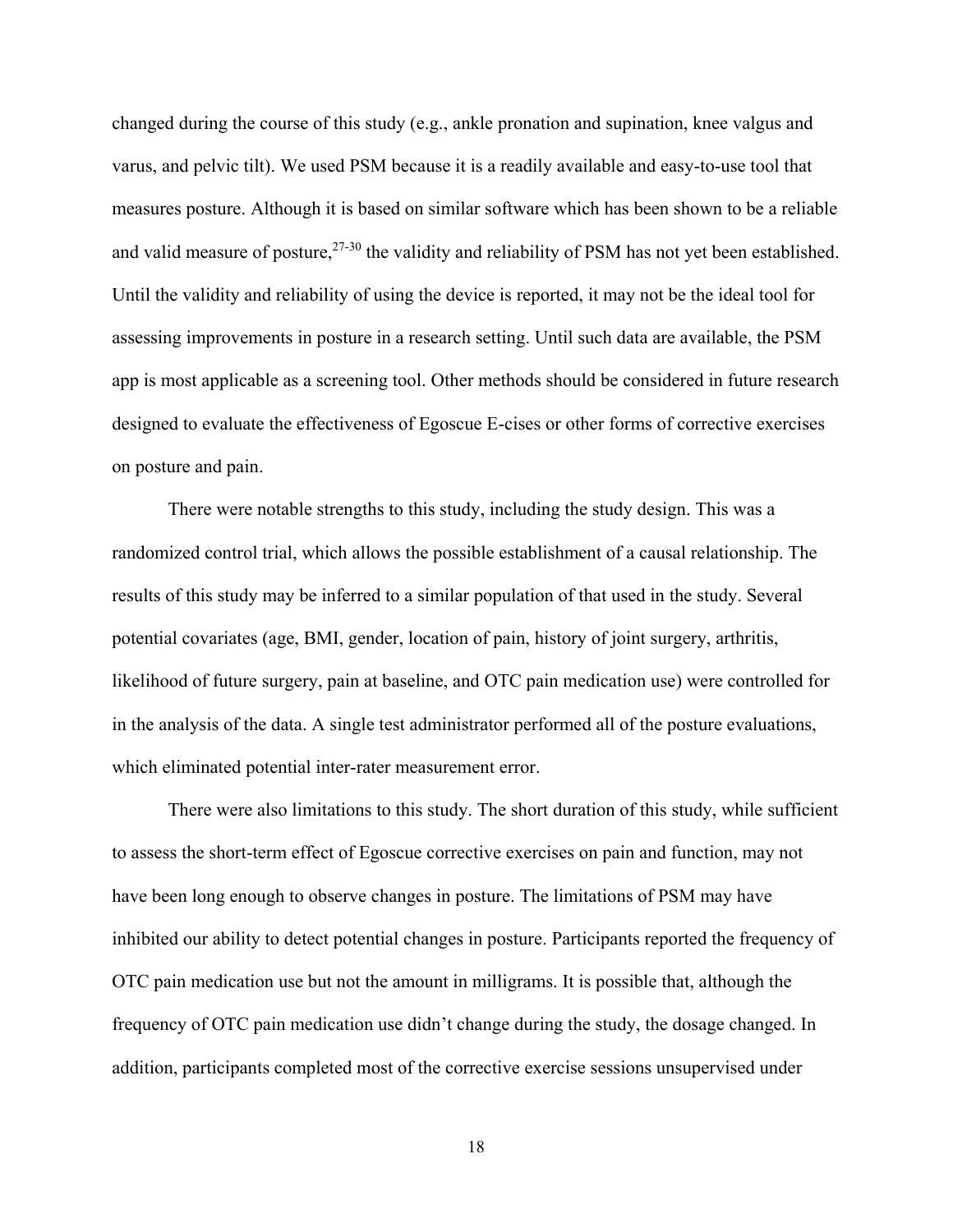free-living conditions; therefore, the researchers had very little – if any – control over other potential confounding variables which may have influenced the outcome of the study.

## <span id="page-25-0"></span>**Conclusion**

 This study found that 2 weeks of Egoscue corrective exercises significantly reduced knee and hip pain and improved functional capacity. These improvements were observed after adjusting for age, BMI, location of pain, history of joint surgery, and the presence of arthritis. Pain did not decrease significantly after a single corrective exercise session. The reduction in pain and improvement in function were noted despite no measureable changes in posture. The Egoscue Method appears to be a safe and effective treatment for chronic knee and hip pain. Future research is warranted to investigate the effects of Egoscue corrective exercises on posture and pain in other locations of the body (e.g., back, neck, and shoulders). Studies that employ follow-up should be also be used to determine whether beneficial effects are sustained over time.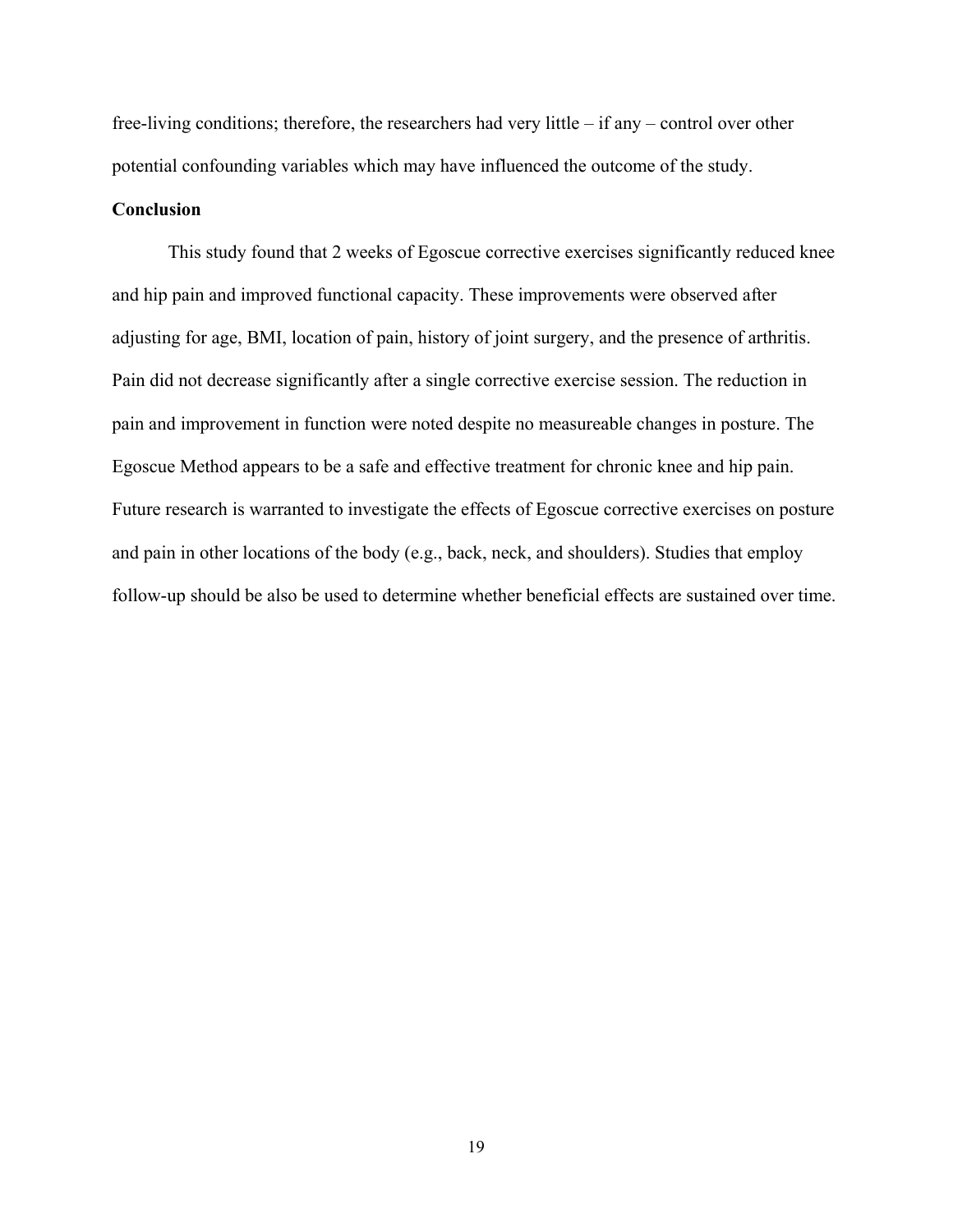## <span id="page-26-0"></span>**References**

- <span id="page-26-1"></span>1. Hootman JM, Helmick CG. Projections of US prevalence of arthritis and associated activity limitations. *Arthritis Rheum.* 2006;54(1):226-229.
- <span id="page-26-2"></span>2. Woolf AD, Pfleger B. Burden of major musculoskeletal conditions. *Bull World Health Organ.* 2003;81(9):646-656.
- <span id="page-26-3"></span>3. Verhaak PFM, Kerssens JJ, Dekker J, Sorbi MJ, Bensing JM. Prevalence of chronic benign pain disorder among adults: a review of the literature. *Pain.* 1998;77(3):231-239.
- <span id="page-26-4"></span>4. Peat G, McCarney R, Croft P. Knee pain and osteoarthritis in older adults: a review of community burden and current use of primary health care. *Ann Rheum Dis.*  2001;60(2):91-97.
- <span id="page-26-5"></span>5. Gosvig KK, Jacobsen S, Sonne-Holm S, Palm H, Troelsen A. Prevalence of malformations of the hip joint and their relationship to sex, groin pain, and risk of osteoarthritis: a population-based survey. *J Bone Joint Surg Am.* 2010;92:1162-1169.
- <span id="page-26-6"></span>6. Losina E, Weinstein AM, Reichmann WM, et al. Lifetime risk and age of diagnosis of symptomatic knee osteoarthritis in the US. *Arthritis Care Res.* Nov 30 2012.
- <span id="page-26-7"></span>7. Egoscue P. *The Egoscue Method of health through motion: revolutionary program that lets you rediscover the body's power to rejuvenate it*: William Morrow Paperbacks; 1993.
- <span id="page-26-8"></span>8. Smith AJ, O'Sullivan PB, Campbell A, Straker L. The relationship between back muscle endurance and physical, lifestyle, and psychological factors in adolescents. *J Orthop Sports Phys Ther.* 2010;40:517-523.
- <span id="page-26-9"></span>9. Twomey LT. A rationale for the treatment of back pain and joint pain by manual therapy. *Phys Ther.* 1992;72(12):885-892.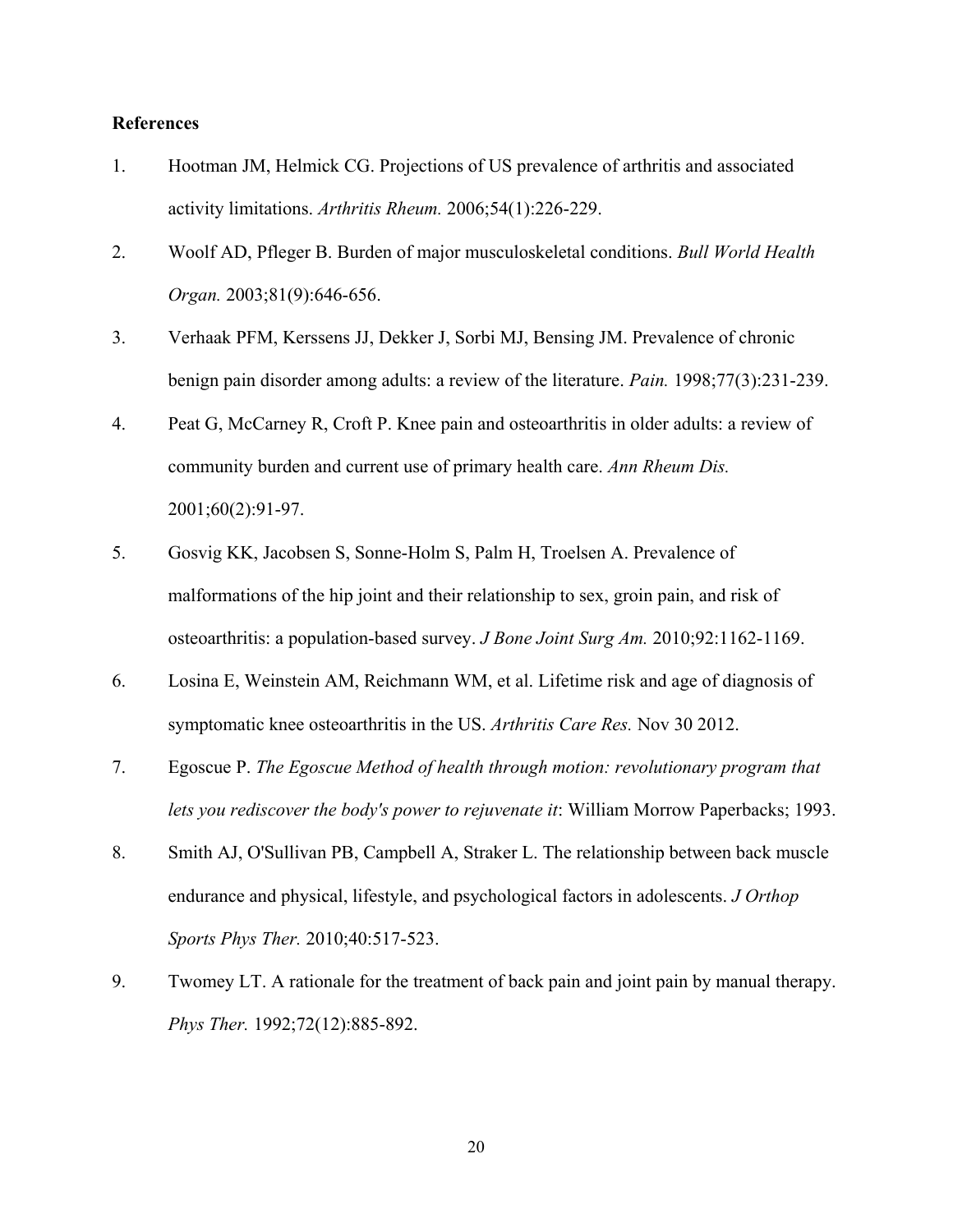- <span id="page-27-0"></span>10. Kendall FP, McCreary EK, Provance PG. *Muscles: Testing and function, Fourth edition*: Lippincott Williams & Wilkins; 1993.
- <span id="page-27-1"></span>11. Griegel-Morris P, Larson K, Mueller-Klaus K, Oatis CA. Incidence of common postural abnormalities in the cervical, shoulder, and thoracic regions and their association with pain in two age groups of healthy subjects. *Phys Ther.* 1992;72(6):425-431.
- <span id="page-27-2"></span>12. Guimond S, Massrieh W. Intricate Correlation between Body Posture, Personality Trait and Incidence of Body Pain: A Cross-Referential Study Report. *PLoS One.* 2012;7(5):8.
- <span id="page-27-3"></span>13. Lynch SS, Thigpen CA, Mihalik JP, Prentice WE, Padua D. The effects of an exercise intervention on forward head and rounded shoulder postures in elite swimmers. *Br J Sports Med.* 2010;44(5):376-381.
- <span id="page-27-4"></span>14. Kluemper M, Uhl T, Hazelrigg H. Effect of stretching and strengthening shoulder muscles on forward shoulder posture in competitive swimmers. *J Sport Rehabil.*  2006;15(1):58.
- <span id="page-27-5"></span>15. Kuo YL, Tully EA, Galea MP. Sagittal spinal posture after Pilates-based exercise in healthy older adults. *Spine (Phila Pa 1976).* 2009;34(10):1046-1051.
- <span id="page-27-6"></span>16. Scannell JP, McGill SM. Lumbar posture—Should it, and can it, be modified? A study of passive tissue stiffness and lumbar position during activities of daily living. *Phys Ther.*  2003;83(10):907-917.
- <span id="page-27-7"></span>17. Drescher K, Hardy S, Maclean J, Schindler M, Scott K, Harris SR. Efficacy of postural and neck-stabilization exercises for persons with acute whiplash-associated disorders: a systematic review. *Physiother Can.* 2008;60(3):215-223.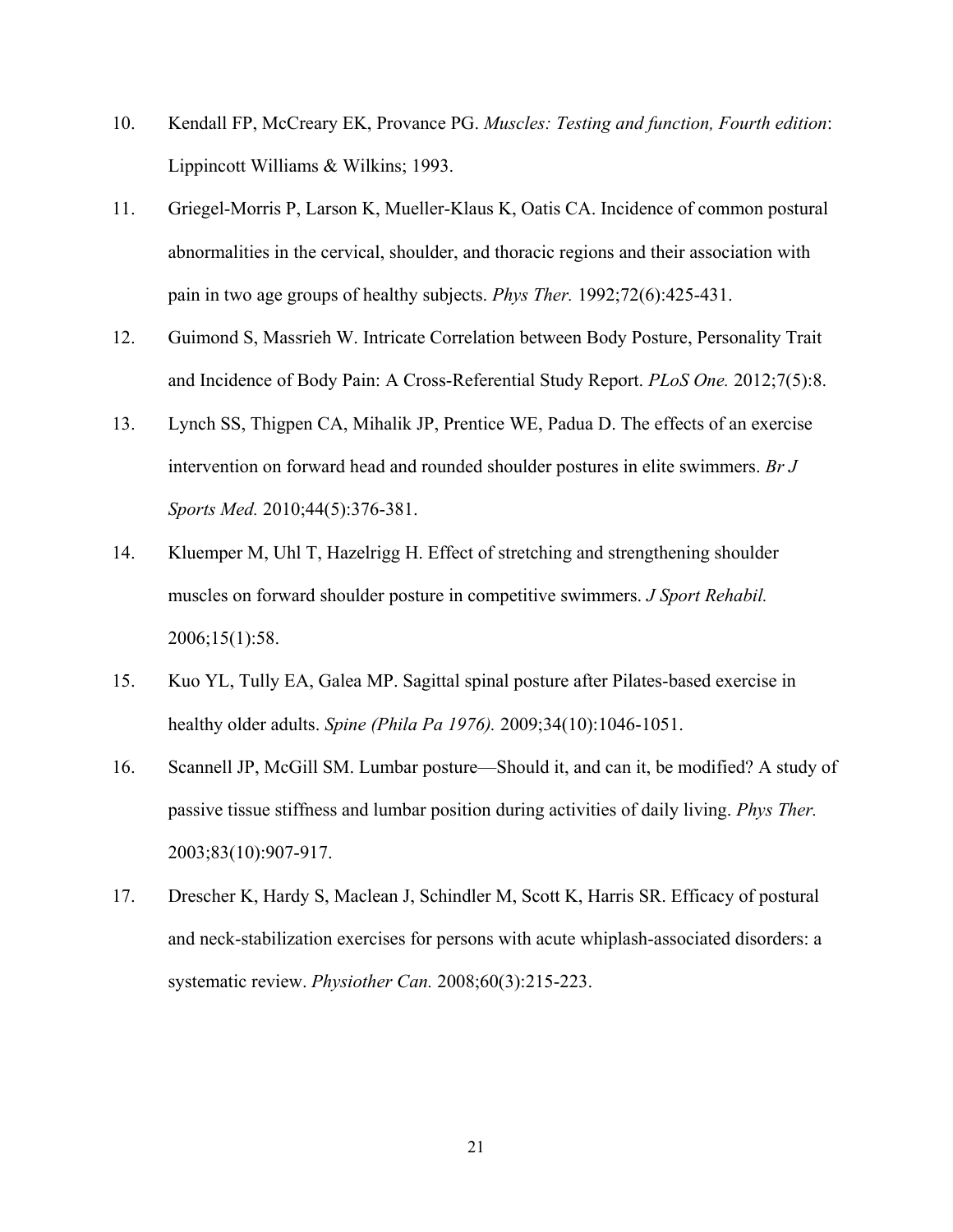- <span id="page-28-0"></span>18. Diab AA, Moustafa IM. The efficacy of forward head correction on nerve root function and pain in cervical spondylotic radiculopathy: a randomized trial. *Clin Rehabil.*  2012;26(4):351-361.
- <span id="page-28-1"></span>19. Hernandez-Molina G, Reichenbach S, Zhang B, Lavalley M, Felson DT. Effect of therapeutic exercise for hip osteoarthritis pain: results of a meta-analysis. *Arthritis Rheum.*  2008;59(9):1221-1228.
- <span id="page-28-2"></span>20. Fransen M, McConnell S. Exercise for osteoarthritis of the knee. *Cochrane Database Syst Rev.* 2008;(4):125.
- <span id="page-28-3"></span>21. Egoscue P. A revolutionary method for stopping chronic pain. 2013; http://www.egoscue.com/testimonials.php. Accessed March 11, 2013, 2013.
- <span id="page-28-4"></span>22. Wallis JA, Taylor NF. Pre-operative interventions (non-surgical and nonpharmacological) for patients with hip or knee osteoarthritis awaiting joint replacement surgery—A systematic review and meta-analysis. *Osteoarthritis Cartilage.*  2011;19(12):1381-1395.
- <span id="page-28-5"></span>23. Gill SD, McBurney H. Does exercise reduce pain and improve physical function before hip or knee replacement surgery? A systematic review and meta-analysis of randomized controlled trials. *Arch Phys Med Rehabil.* 2013;94(1):164-176.
- <span id="page-28-6"></span>24. Hasegawa M, Yamazaki S, Kimura M, Nakano K, Yasumura S. Community-based exercise program reduces chronic knee pain in elderly Japanese women at high risk of requiring long-term care: A non-randomized controlled trial. *Geriatr Gerontol Int.*  2013;13(1):167-174.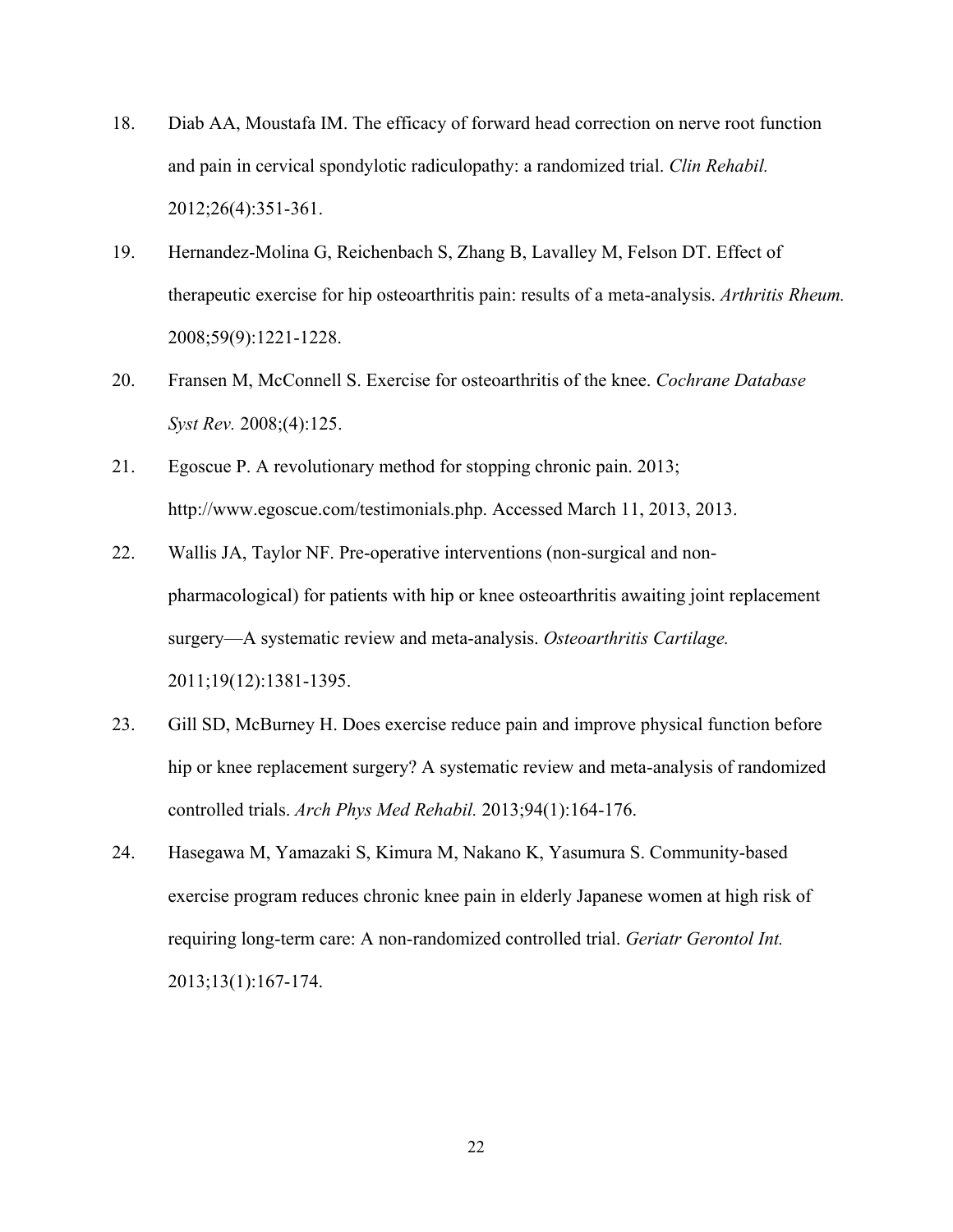- <span id="page-29-0"></span>25. Hurley MV, Walsh NE, Mitchell H, Nicholas J, Patel A. Long-term outcomes and costs of an integrated rehabilitation program for chronic knee pain: A pragmatic, cluster randomized, controlled trial. *Arthritis Care Res.* 2012;64(2):238-247.
- <span id="page-29-1"></span>26. Deyle GD, Henderson NE, Matekel RL, Ryder MG, Garber MB, Allison SC. Effectiveness of manual physical therapy and exercise in osteoarthritis of the knee. A randomized, controlled trial. *Ann Intern Med.* Feb 2000;132(3):173-181.
- <span id="page-29-2"></span>27. Normand MC, Descarreaux M, Harrison DD, et al. Three dimensional evaluation of posture in standing with the PosturePrint: an intra- and inter-examiner reliability study. *Chiropr Osteopat.* 2007;15:15-15.
- 28. Harrison DE, Janik TJ, Cailliet R, et al. Upright static pelvic posture as rotations and translations in 3-dimensional from three 2-dimensional digital images: Validation of a computerized analysis. *J Manipulative Physiol Ther.* 2008;31(2):137-145.
- 29. Harrison DE, Janik TJ, Cailliet R, et al. Validation of a computer analysis to determine 3- D rotations and translations of the rib cage in upright posture from three 2-D digital images. *Eur Spine J.* 2007;16(2):213-218.
- 30. Janik TJ, Harrison DE, Cailliet R, Harrison DD, Normand MC, Perron DL. Validity of a computer postural analysis to estimate 3-dimensional rotations and translations of the head from three 2-dimensional digital images. *J Manipulative Physiol Ther.*  2007;30(2):124-129.
- <span id="page-29-3"></span>31. Bellamy N. Pain assessment in osteo-arthritis—Experience with the WOMAC osteoarthritis index. *Semin Arthritis Rheum.* 1989;18(4):14-17.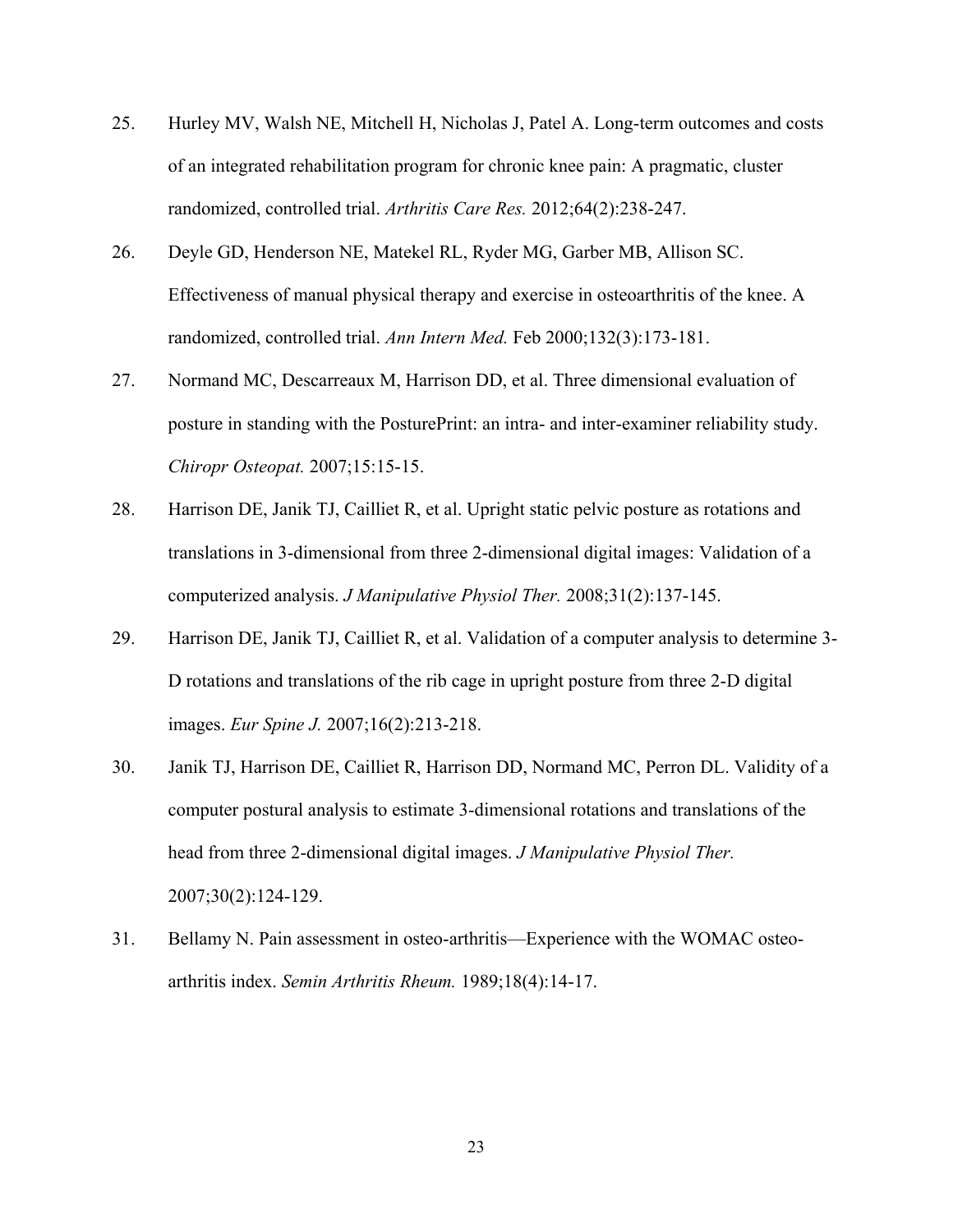- <span id="page-30-0"></span>32. Bellamy N, Buchanan WW, Goldsmith CH, Campbell J, Stitt LW. Validation study of WOMAC: A health statud instrument for measuring clinically important patient relevant outcomes to antirheumatic drug therapy in patients with osteoarthritis of the hip or knee. *J Rheumat.* 1988;15(12):1833-1840.
- <span id="page-30-1"></span>33. Downie WW, Leatham PA, Rhind VM, Wright V, Branco JA, Anderson JA. Studies with pain rating scales. *Ann Rheum Dis.* 1978;37(4):378-381.
- <span id="page-30-2"></span>34. Ferraz MB, Quaresma MR, Aquino LRL, Atra E, Tugwell P, Goldsmith CH. Reliability of pain scales in the assessment of literate and illiterate patients with rheumatoid arthritis. *J Rheumatol.* 1990;17(8):1022-1024.
- <span id="page-30-3"></span>35. Tubach F, Ravaud P, Baron G, et al. Evaluation of clinically relevant changes in patient reported outcomes in knee and hip osteoarthritis: the minimal clinically important improvement. *Ann Rheum Dis.* 2005;64(1):29-33.
- <span id="page-30-4"></span>36. Kendall FP, McCreary EK. *Muscles: Testing and function, Third edition*. Baltimore, MD: Williams & Wilkins; 1983.
- <span id="page-30-5"></span>37. Sahrmann S. *Diagnosis and treatment of movement impairment syndromes*. St. Louis, Mo.: Mosby; 2002.
- <span id="page-30-6"></span>38. Lau KT, Cheung KY, Chan KB, Chan MH, Lo KY, Chiu TT. Relationships between sagittal postures of thoracic and cervical spine, presence of neck pain, neck pain severity and disability. *Manual therapy.* 2010;15(5):457-462.
- <span id="page-30-7"></span>39. Egoscue P, Gittines R. *Pain free : a revolutionary method for stopping chronic pain*. New York: Bantam Books; 1998.
- <span id="page-30-8"></span>40. Shipp KM. Actions and exercises to improve posture. *Functional U.* 2011;9(3):1-22.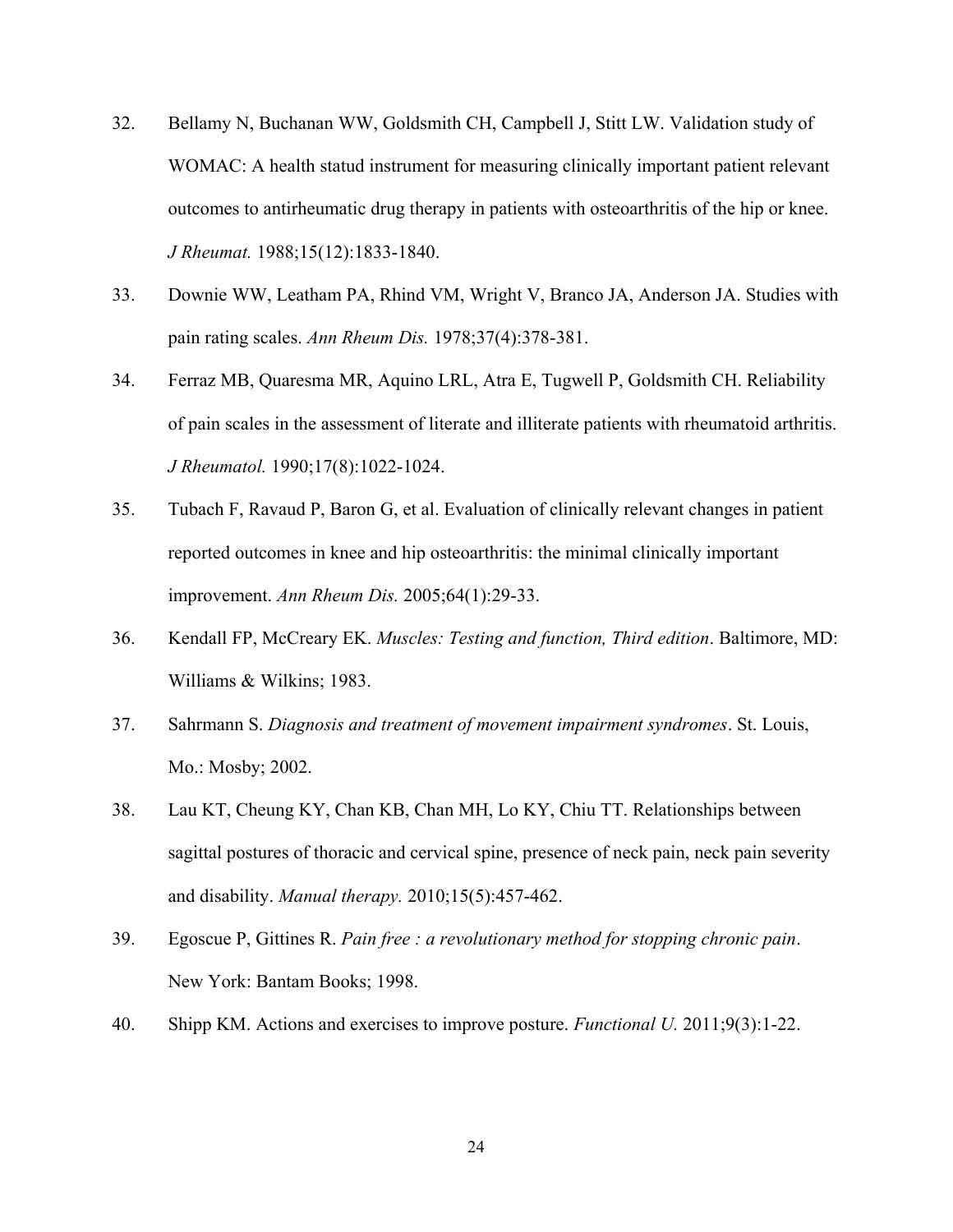| Variable                        | Exercise       | Control        | $p$ value |
|---------------------------------|----------------|----------------|-----------|
|                                 | $(n = 20)$     | $(n = 20)$     |           |
| Age $(y)$                       | $43.2 \pm 3.7$ | $51.6 \pm 3.2$ | 0.091     |
| BMI $(kg/m2)$                   | $29.0 \pm 1.5$ | $27.4 \pm 1.4$ | 0.446     |
| Surgery likelihood (Likert 1-7) | $3.7 \pm 0.5$  | $3.2 \pm 0.4$  | 0.439     |
| OTC Pain medication (days/week) | $0.6 \pm 0.3$  | $2.2 \pm 0.6$  | $0.044*$  |
| VAS pain during movement (cm)   | $5.5 \pm 1.8$  | $5.9 \pm 1.6$  | 0.559     |
| VAS pain at rest (cm)           | $2.4 \pm 1.9$  | $2.7 \pm 1.7$  | 0.737     |
| <b>Total WOMAC score</b>        | $26.8 \pm 3.6$ | $24.2 \pm 3.8$ | 0.521     |
| <b>WOMAC</b> function score     | $15.5 \pm 2.4$ | $13.9 \pm 2.5$ | 0.586     |
| WOMAC pain score                | $6.6 \pm 0.8$  | $6.4 \pm 0.8$  | 0.842     |
| Posture score (anterior)        | $4.5 \pm 0.7$  | $6.3 \pm 0.7$  | 0.082     |
| Posture score (lateral)         | $4.7 \pm 0.4$  | $5.4 \pm 0.4$  | 0.244     |
| Estimated head weight (lbs)     | $31.0 \pm 3.5$ | $32.3 \pm 3.5$ | 0.791     |
|                                 |                |                |           |

<span id="page-31-0"></span>Table 1: Participant characteristics at baseline

Results are described as mean ± standard error

\*Significant at the 0.05 level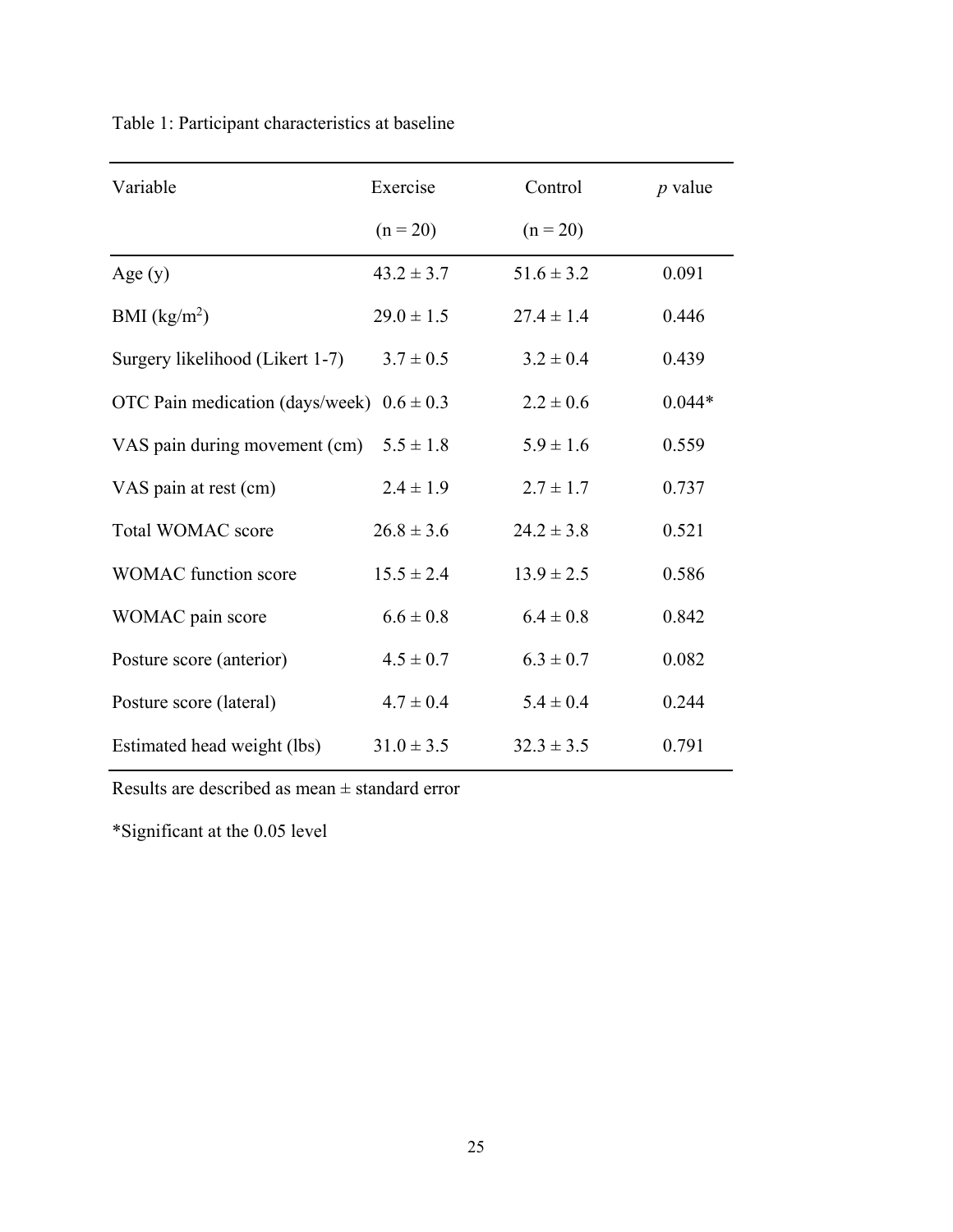<span id="page-32-0"></span>

| Table 2: VAS pain (cm) during the first visit |  |  |  |
|-----------------------------------------------|--|--|--|
|                                               |  |  |  |

|                | Pain at rest   |                | Pain during movement |                |  |
|----------------|----------------|----------------|----------------------|----------------|--|
|                | <b>Before</b>  | After          | <b>Before</b>        | After          |  |
| Exercise group | $1.2 \pm 0.49$ | $1.0 \pm 0.49$ | $4.1 \pm 0.55$       | $3.1 \pm 0.55$ |  |
| Control group  | $1.5 \pm 0.52$ | $1.8 \pm 0.52$ | $4.6 \pm 0.51$       | $4.0 \pm 0.51$ |  |

Results are described as mean ± standard error

No significant change (*p* < 0.05) in VAS pain scores at rest or with movement in either group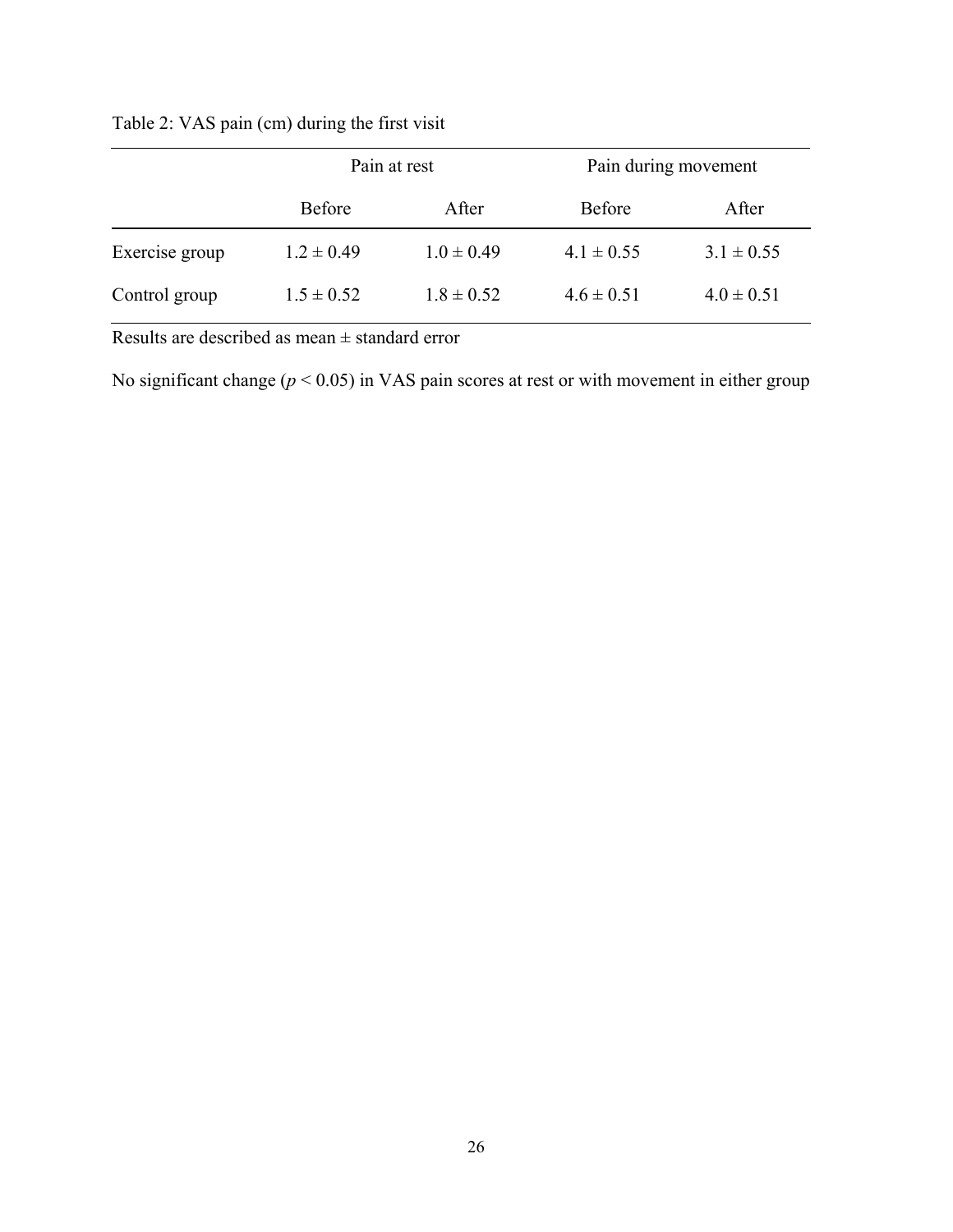|                       |                | Week 1            | Week 2             |
|-----------------------|----------------|-------------------|--------------------|
| <b>WOMAC</b> total    | Exercise group | $-10.19 \pm 3.92$ | $-16.15 \pm 3.92*$ |
|                       |                | $(p = 0.106)$     | $(p = 0.001)$      |
|                       | Control group  | $-0.83 \pm 3.92$  | $0.11 \pm 3.92$    |
|                       |                | $(p = 0.999)$     | $(p = 1.000)$      |
| <b>WOMAC</b> function | Exercise group | $-7.10 \pm 2.65$  | $-10.35 \pm 2.65*$ |
|                       |                | $(p = 0.089)$     | $(p = 0.002)$      |
|                       | Control group  | $0.10 \pm 2.65$   | $-0.10 \pm 2.65$   |
|                       |                | $(p = 1.000)$     | $(p = 1.000)$      |
| WOMAC pain            | Exercise group | $-1.65 \pm 0.95$  | $-3.35 \pm 0.95*$  |
|                       |                | $(p = 0.543)$     | $(p = 0.008)$      |
|                       | Control group  | $0.50 \pm 0.95$   | $0.20 \pm 0.95$    |
|                       |                | $(p = 0.995)$     | $(p = 0.999)$      |

<span id="page-33-0"></span>Table 3: Changes in WOMAC scores from baseline

Results are described as mean ± standard error

\*Significant at the 0.05 level after controlling for age, gender, BMI, past surgery, arthritis, and

location of pain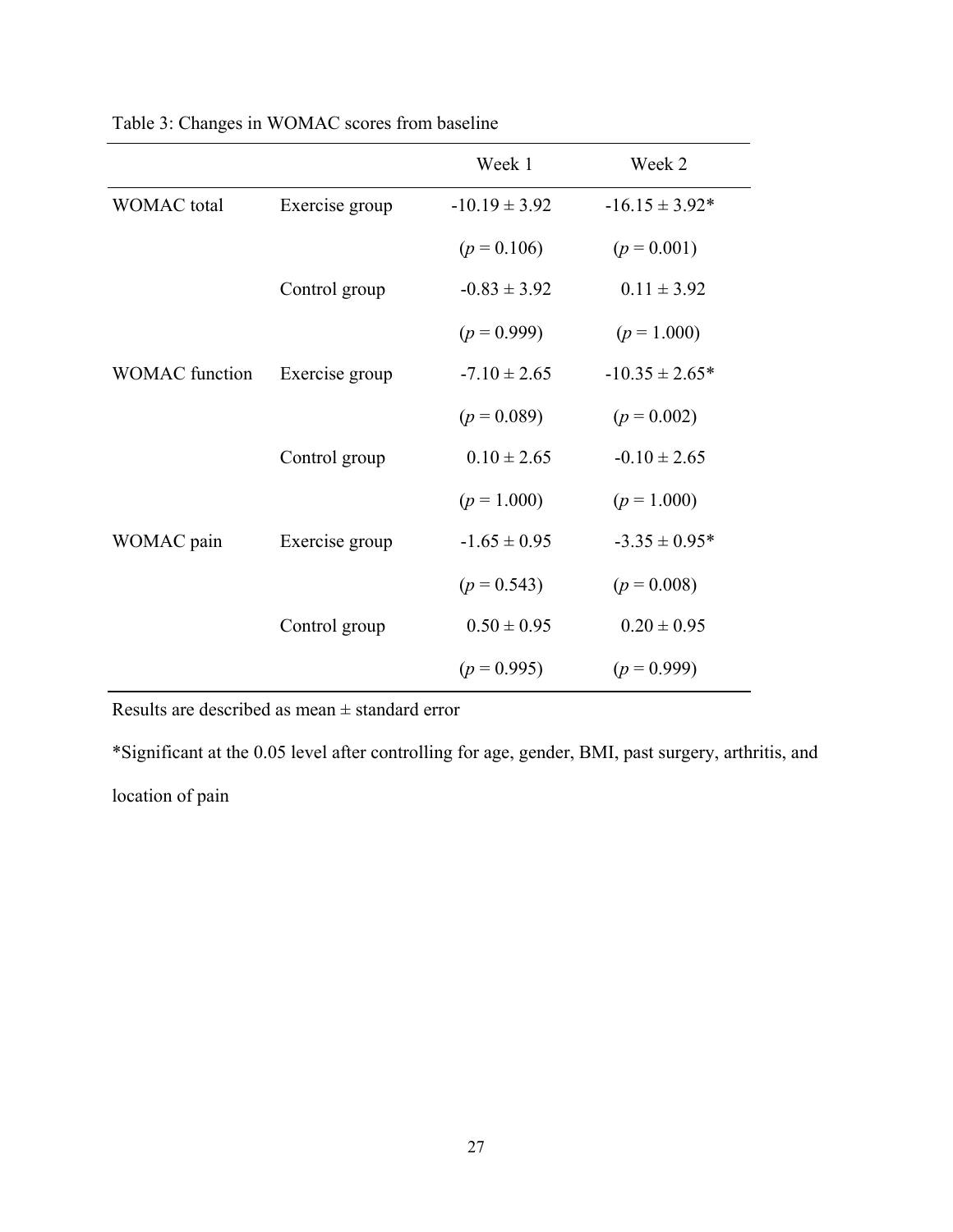

<span id="page-34-0"></span>Figure 1: VAS pain (cm) during movement, by group

Data are presented as means  $\pm$  standard error bars.

\* Statistically significant difference from baseline at the 0.05 level after controlling for age, past surgery, and location of pain.

\*\* Statistically significant difference between groups at the 0.05 level after controlling for age,

past surgery, and location of pain.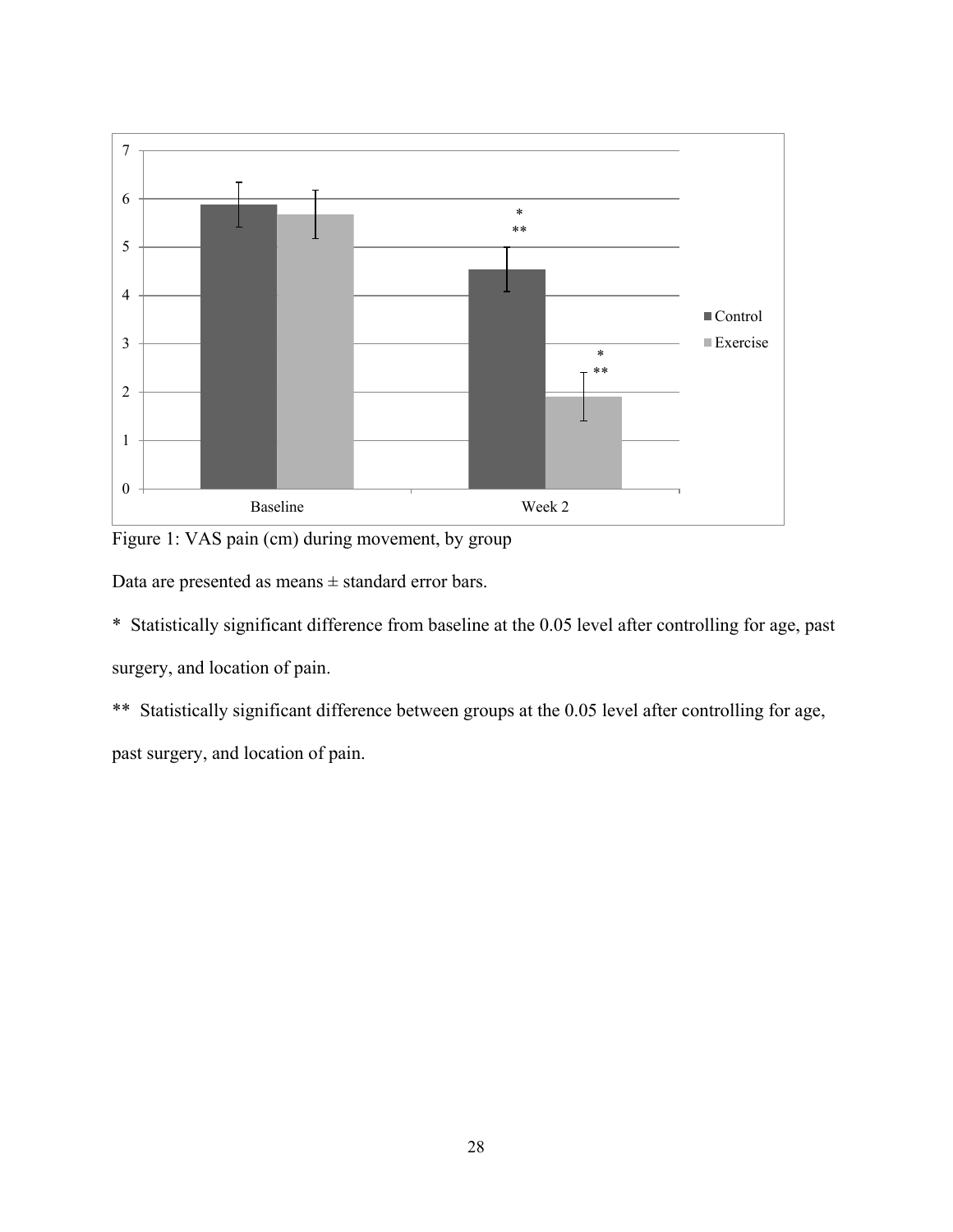

<span id="page-35-0"></span>Figure 2: VAS pain (cm) at rest, by group

Data are presented as means ± standard error bars.

\* Statistically significant difference from baseline at the 0.05 level after controlling for age, past surgery, and location of pain.

No significant differences between groups at the 0.05 level after controlling for age, past surgery, and location of pain.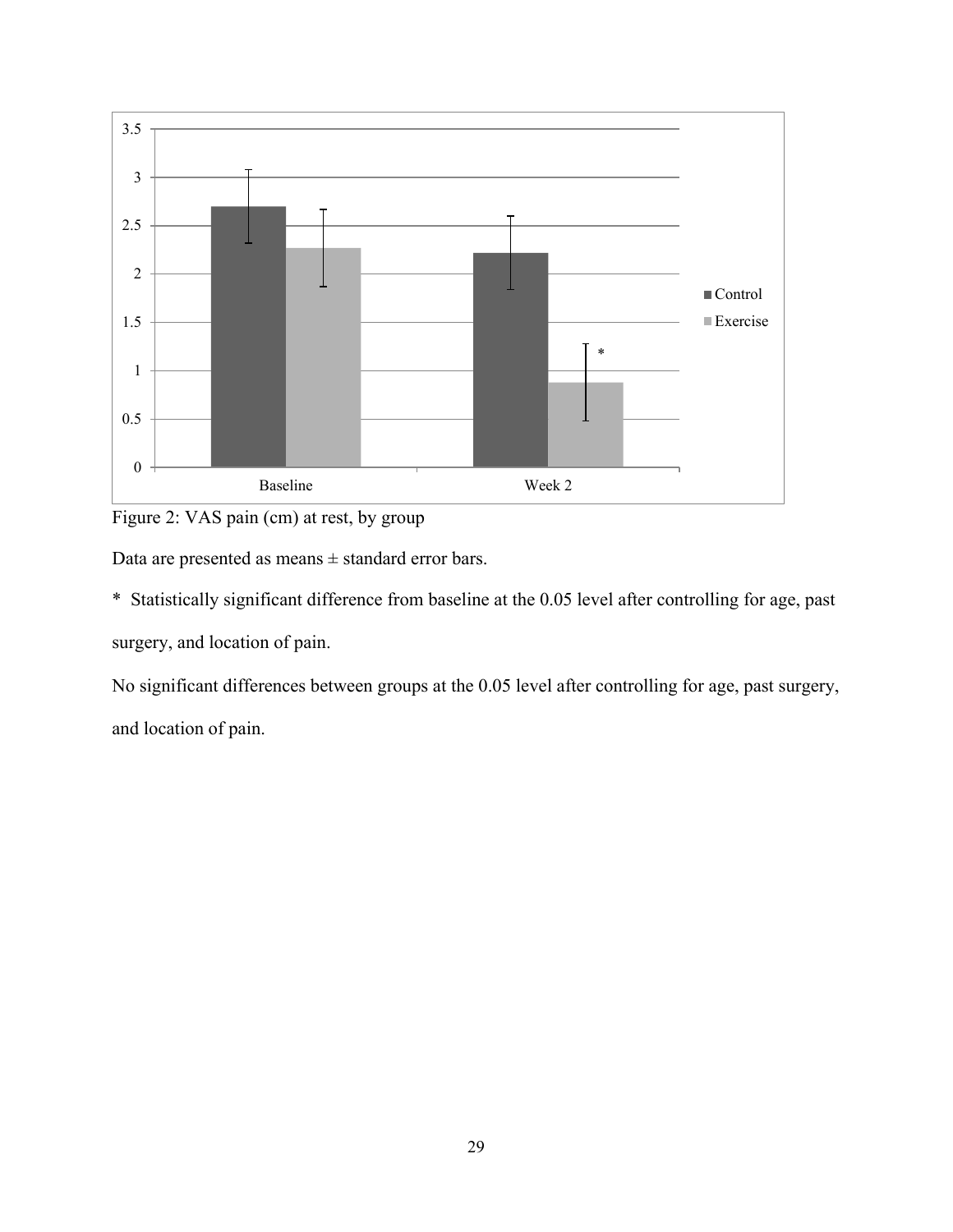

<span id="page-36-0"></span>Figure 3: Total WOMAC scores over time, by group

Note: Total WOMAC scores are standardized to range from 0 to 100 with higher scores

indicating greater functional impairment.

Data are presented as means ± standard error bars.

\* Statistically significant difference from baseline at the 0.05 level after controlling for age,

BMI, past surgery, arthritis, and location of pain.

\*\* Statistically significant difference between groups at the 0.05 level after controlling for age,

BMI, past surgery, arthritis, and location of pain.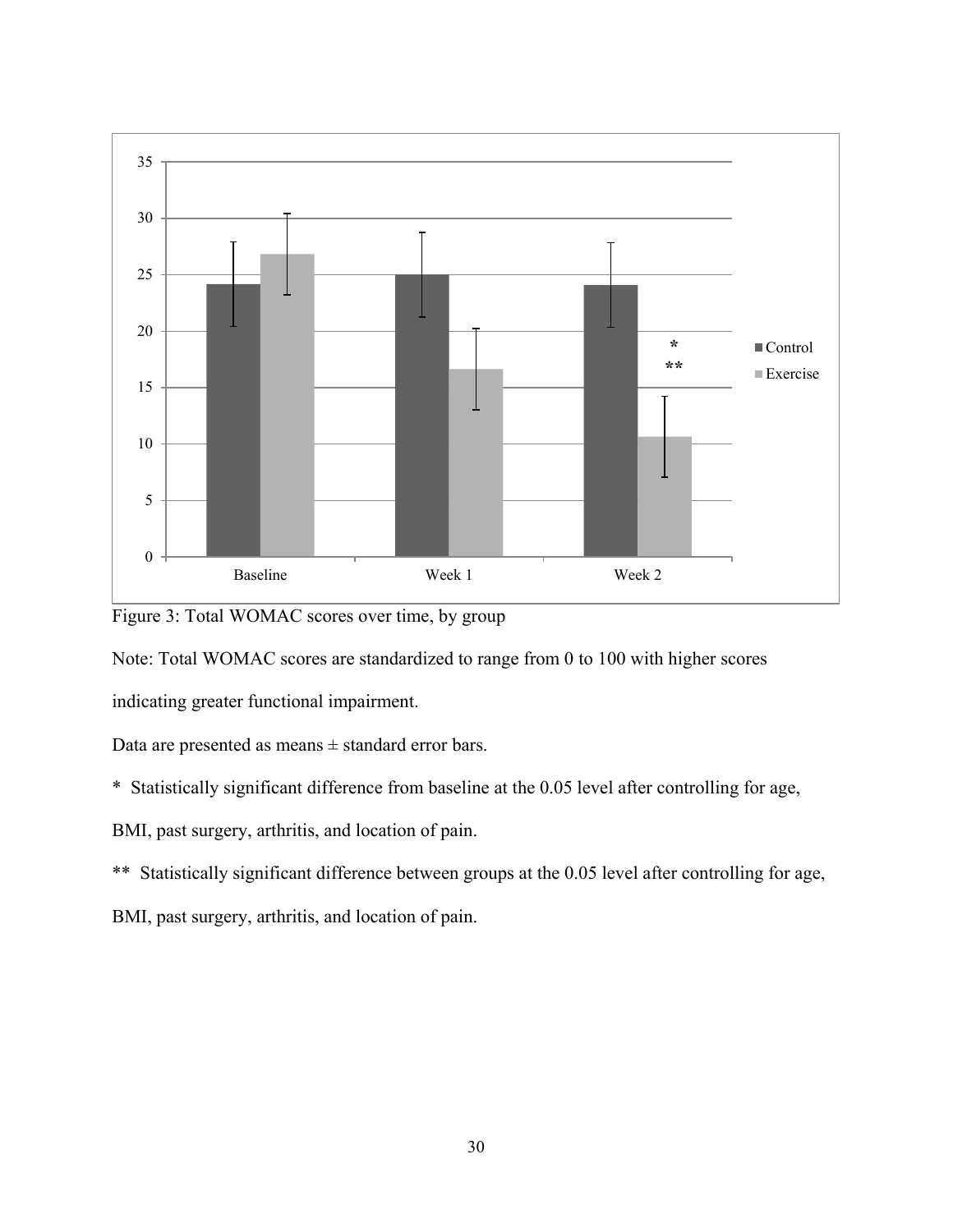

<span id="page-37-0"></span>Figure 4: WOMAC function subscores over time, by group

Note: WOMAC function subscores range from 0 to 68 with a higher score indicating greater functional limitation.

Data are presented as means  $\pm$  standard error bars.

\* Statistically significant difference from baseline at the 0.05 level after controlling for age, BMI, past surgery, arthritis, and location of pain.

\*\* Statistically significant difference between groups at the 0.05 level after controlling for age,

BMI, past surgery, arthritis, and location of pain.